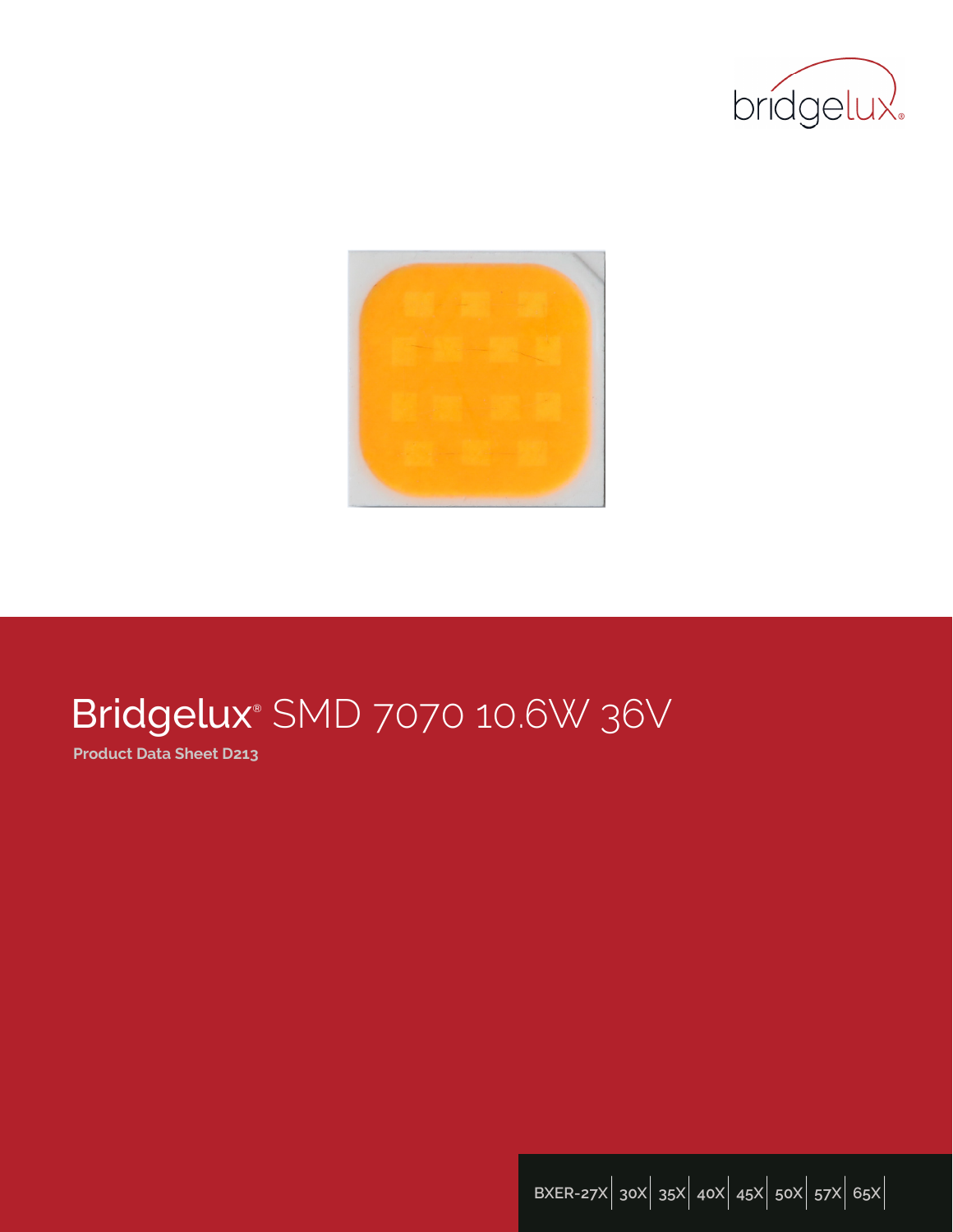# SMD 7070



## Introduction

The Bridgelux SMD 7070 high power LED is hot-color targeted, which ensures that the LEDs fall within their specified color bin at the typical application conditions of 85°C. With its broad lumen coverage and wide range of CCT and CRI options, the SMD 7070 provides unparalleled design-in flexibility for indoor and outdoor lighting applications.The SMD 7070 is ideal as a drop-in replacement for emitters with an industry standard 7.0mm x 7.0mm footprint. • Notich ensures that<br>
bad lumen coveragy<br>
for indoor and out<br>
stry standard 7.0mm<br>
Benefits<br>
• Lower operating<br>
• Ease of design a<br>
• Uniform, consiste<br>
• Compliant with e<br>
• Design flexibility

#### **Features**

- Industry-standard 7070 footprint
- 3 and 5-step MacAdam ellipse options
- RoHS compliant and lead free
- Multiple CCT and CRI configurations available for a wide range of lighting applications
- Hot-color targeting ensures that color is within the color bin at the typical application condition of 85C

#### **Benefits**

- Lower operating and manufacturing costs
- Ease of design and rapid go-to-market
- Uniform, consistent white light
- Compliant with environmental standards
- Design flexibility

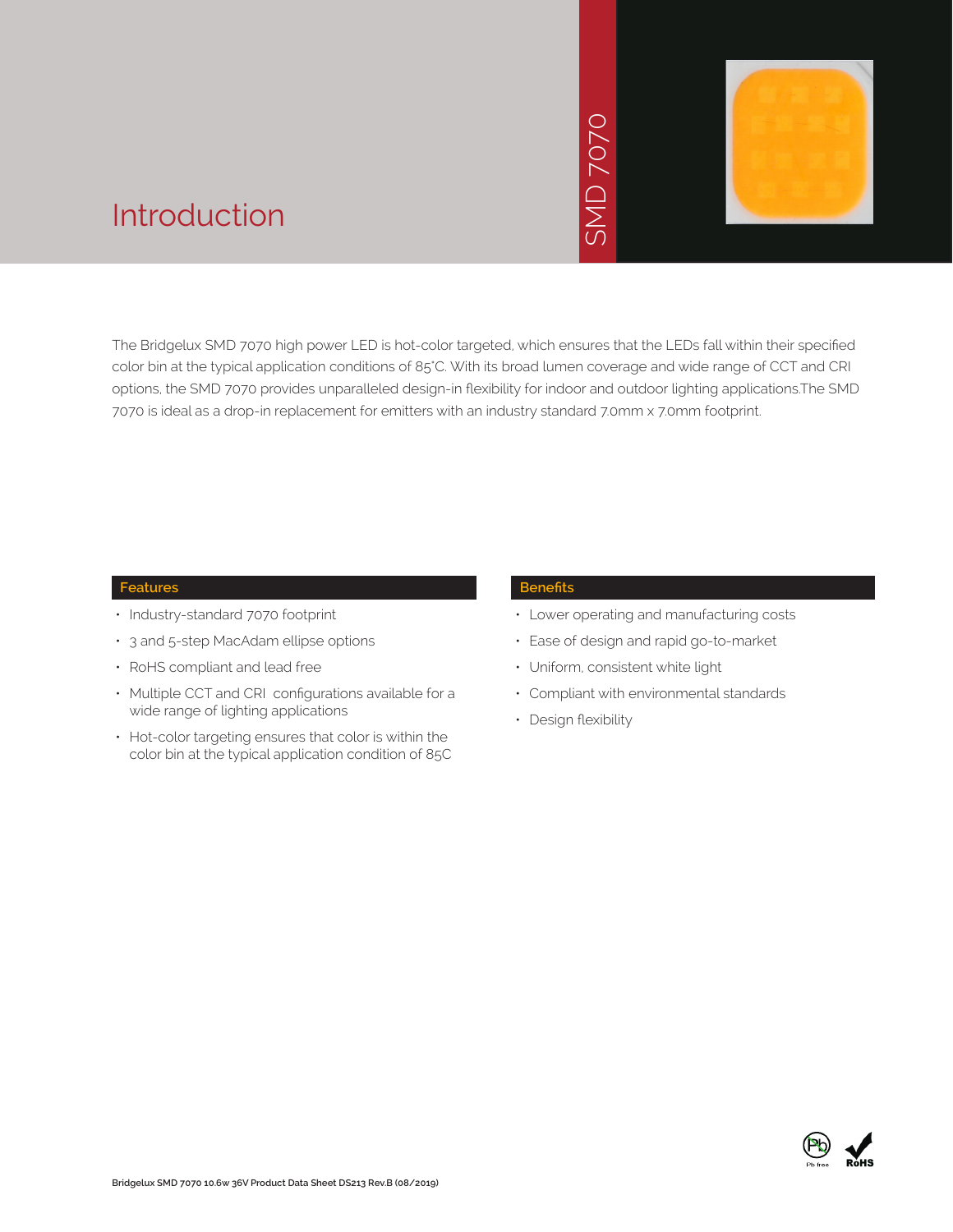## **Contents**

| Product Feature Map                         | $\overline{c}$ |
|---------------------------------------------|----------------|
| Product Nomenclature                        | $\mathbf{2}$   |
| <b>Product Test Conditions</b>              | $\overline{c}$ |
| <b>Product Selection Guide</b>              | 3              |
| Performance at Commonly Used Drive Currents | 5              |
| <b>Electrical Characteristics</b>           | 8              |
| Absolute Maximum Ratings                    | $\mathcal{Q}$  |
| <b>Product Bin Definitions</b>              | 10             |
| <b>Performance Curves</b>                   | 13             |
| <b>Typical Radiation Pattern</b>            | 16             |
| Typical Color Spectrum                      | 17             |
| <b>Mechanical Dimensions</b>                | 18             |
| Reliability                                 | 19             |
| <b>Reflow Characteristics</b>               | 20             |
| Packaging                                   | 21             |
| Design Resources                            | 23             |
| Precautions                                 | 23             |
| <b>Disclaimers</b>                          | 23             |
| About Bridgelux                             | 24             |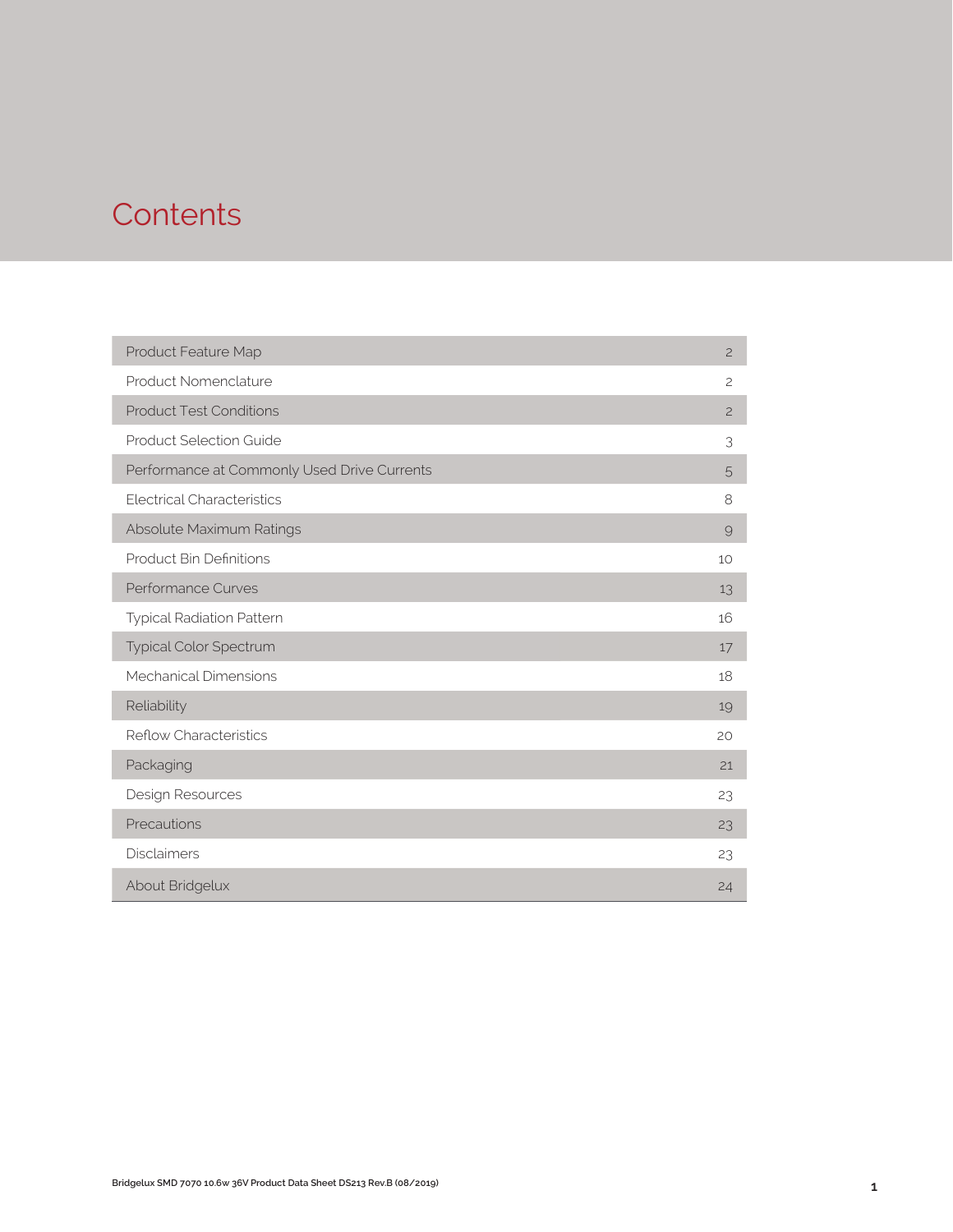## Product Feature Map

Bridgelux SMD LED products come in industry standard package sizes and follow ANSI binning standards. These LEDs are optimized for cost and performance, helping to ensure highly competitive system lumen per dollar performance while addressing the stringent efficacy and reliability standards required for modern lighting applications.



#### **Product Nomenclature**



#### **Product Test Conditions**

Bridgelux SMD 7070 LEDs are tested and binned with a 10ms pulse of 300mA at T<sub>j</sub> (junction temperature)-T<sub>sp</sub> (solder point temperature) =25°C. Forward voltage and luminous flux are binned at a T<sub>j=</sub>T<sub>sp</sub>=25°C, while color is hot targeted at a T<sub>sp</sub> of 85°C.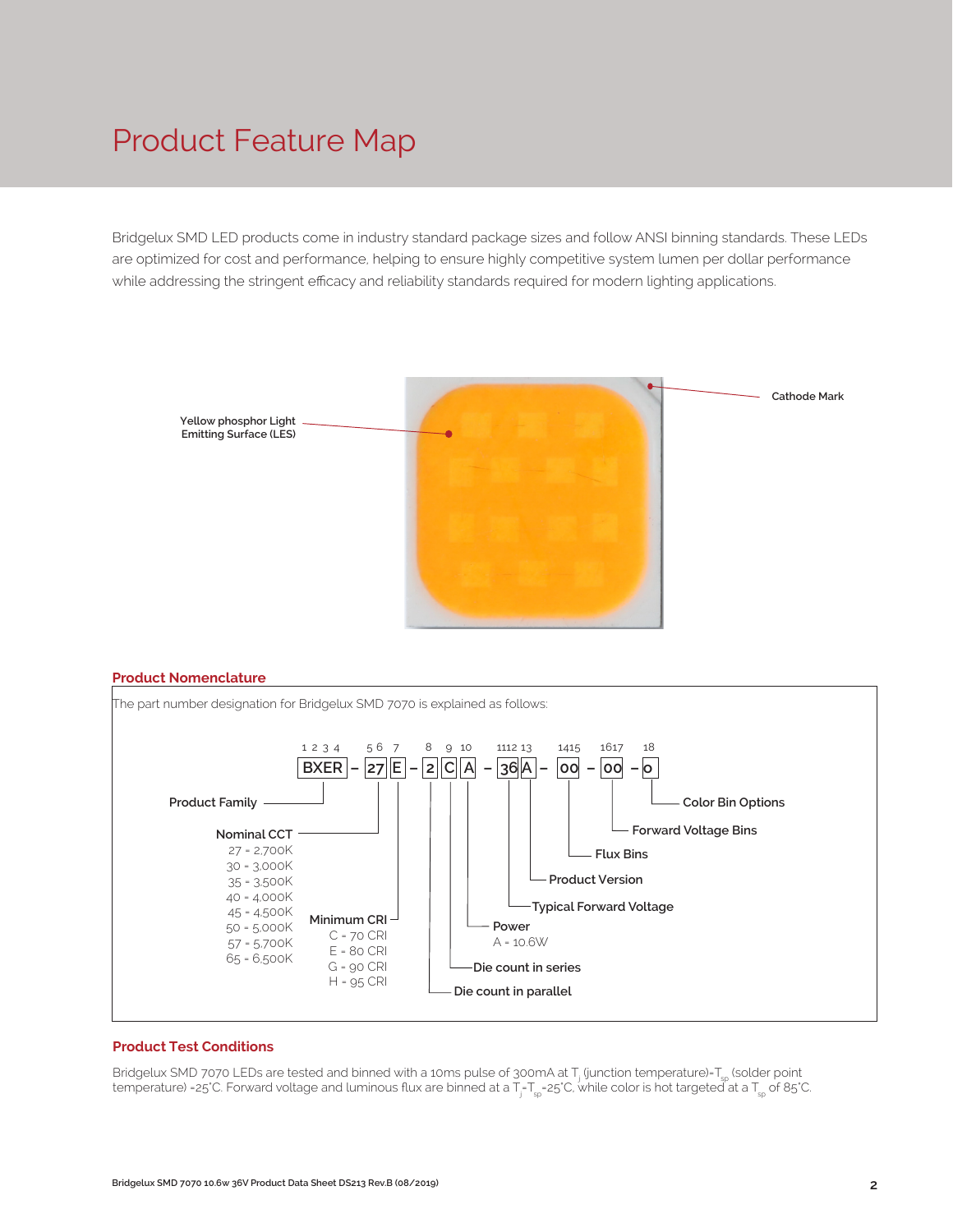The following product configurations are available:

| Part Number <sup>1,6</sup> | Nominal CCT <sup>2</sup> | CRI3.5 | <b>Nominal</b><br><b>Drive Current</b> |      | Forward Voltage <sup>4.5</sup><br>(V) |      | <b>Typical Pulsed</b> | <b>Typical Power</b> | <b>Typical Efficacy</b> |
|----------------------------|--------------------------|--------|----------------------------------------|------|---------------------------------------|------|-----------------------|----------------------|-------------------------|
|                            | (K)                      |        | (mA)                                   | Min  | <b>Typical</b>                        | Max  | Flux $(lm)^{4.5}$     | (W)                  | (lm/W)                  |
| BXER-27C-2CA-36A-00-00-0   | 2700                     | 70     | 300                                    | 33.6 | 35.5                                  | 39.8 | 1620                  | 10.6                 | 152                     |
| BXER-27E-2CA-36A-00-00-0   | 2700                     | 80     | 300                                    | 33.6 | 35.5                                  | 39.8 | 1439                  | 10.6                 | 135                     |
| BXER-27G-2CA-36A-00-00-0   | 2700                     | 90     | 300                                    | 33.6 | 35.5                                  | 39.8 | 1216                  | 10.6                 | 114                     |
| BXER-27H-2CA-36A-00-00-0   | 2700                     | 95     | 300                                    | 33.6 | 35.5                                  | 39.8 | 1077                  | 10.6                 | 101                     |
| BXER-30C-2CA-36A-00-00-0   | 3000                     | 70     | 300                                    | 33.6 | 35.5                                  | 39.8 | 1659                  | 10.6                 | 156                     |
| BXER-30E-2CA-36A-00-00-0   | 3000                     | 80     | 300                                    | 33.6 | 35.5                                  | 39.8 | 1474                  | 10.6                 | 138                     |
| BXER-30G-2CA-36A-00-00-0   | 3000                     | 90     | 300                                    | 33.6 | 35.5                                  | 39.8 | 1251                  | 10.6                 | 117                     |
| BXER-30H-2CA-36A-00-00-0   | 3000                     | 95     | 300                                    | 33.6 | 35.5                                  | 39.8 | 1116                  | 10.6                 | 105                     |
| BXER-35C-2CA-36A-00-00-0   | 3500                     | 70     | 300                                    | 33.6 | 35.5                                  | 39.8 | 1699                  | 10.6                 | 160                     |
| BXER-35E-2CA-36A-00-00-0   | 3500                     | 80     | 300                                    | 33.6 | 35.5                                  | 39.8 | 1521                  | 10.6                 | 143                     |
| BXER-40C-2CA-36A-00-00-0   | 4000                     | 70     | 300                                    | 33.6 | 35.5                                  | 39.8 | 1723                  | 10.6                 | 162                     |
| BXER-40E-2CA-36A-00-00-0   | 4000                     | 80     | 300                                    | 33.6 | 35.5                                  | 39.8 | 1568                  | 10.6                 | 147                     |
| BXER-40G-2CA-36A-00-00-0   | 4000                     | 90     | 300                                    | 33.6 | 35.5                                  | 39.8 | 1345                  | 10.6                 | 126                     |
| BXER-40H-2CA-36A-00-00-0   | 4000                     | 95     | 300                                    | 33.6 | 35.5                                  | 39.8 | 1155                  | 10.6                 | 108                     |
| BXER-45C-2CA-36A-00-00-0   | 4500                     | 70     | 300                                    | 33.6 | 35.5                                  | 39.8 | 1723                  | 10.6                 | 162                     |
| BXER-45E-2CA-36A-00-00-0   | 4500                     | 80     | 300                                    | 33.6 | 35.5                                  | 39.8 | 1568                  | 10.6                 | 147                     |
| BXER-50C-2CA-36A-00-00-0   | 5000                     | 70     | 300                                    | 33.6 | 35.5                                  | 39.8 | 1723                  | 10.6                 | 162                     |
| BXER-50E-2CA-36A-00-00-0   | 5000                     | 80     | 300                                    | 33.6 | 35.5                                  | 39.8 | 1568                  | 10.6                 | 147                     |
| BXER-57C-2CA-36A-00-00-0   | 5700                     | 70     | 300                                    | 33.6 | 35.5                                  | 39.8 | 1711                  | 10.6                 | 161                     |
| BXER-57E-2CA-36A-00-00-0   | 5700                     | 80     | 300                                    | 33.6 | 35.5                                  | 39.8 | 1568                  | 10.6                 | 147                     |
| BXER-65C-2CA-36A-00-00-0   | 6500                     | 70     | 300                                    | 33.6 | 35.5                                  | 39.8 | 1685                  | 10.6                 | 158                     |
| BXER-65E-2CA-36A-00-00-0   | 6500                     | 80     | 300                                    | 33.6 | 35.5                                  | 39.8 | 1563                  | 10.6                 | 147                     |

**Table 1:** Selection Guide, Pulsed Measurement Data at 300mA (T<sub>j</sub>=T<sub>sp</sub>=25°C)

Notes for Table 1:

1. The last 7 characters (including hyphens '-') refer to flux bins, forward voltage bins, and color bin options, respectively. "00-00-0" denotes the full distribution of flux, forward voltage, and 5 SDCM color.

 Example: BXER-27E-2CA-36A-00-00-0 refers to the full distribution of flux, forward voltage, and color within a 2700K 5-step ANSI standard chromaticity region with a minimum of 80CRI, 2x12 die configuration, 10.6w power, 35.5V typical forward voltage.

- 2. Product CCT is hot targeted at  $T_{es}$  = 85°C. Nominal CCT as defined by ANSI C78.377-2011.
- 3. Listed CRIs are minimum values and include test tolerance.
- 4. Products tested under pulsed condition (10ms pulse width) at nominal drive current where T<sub>i</sub>-T<sub>sp</sub>-25°C.
- 5. Bridgelux maintains a ±7.5% tolerance on luminous flux measurements, ±0.1V tolerance on forward voltage measurements, and ±2 tolerance on CRI measurements for the SMD 7070.
- 6. Refer to Table 6 and Table 7 for Bridgelux SMD 7070 Luminous Flux Binning and Forward Voltage Binning information.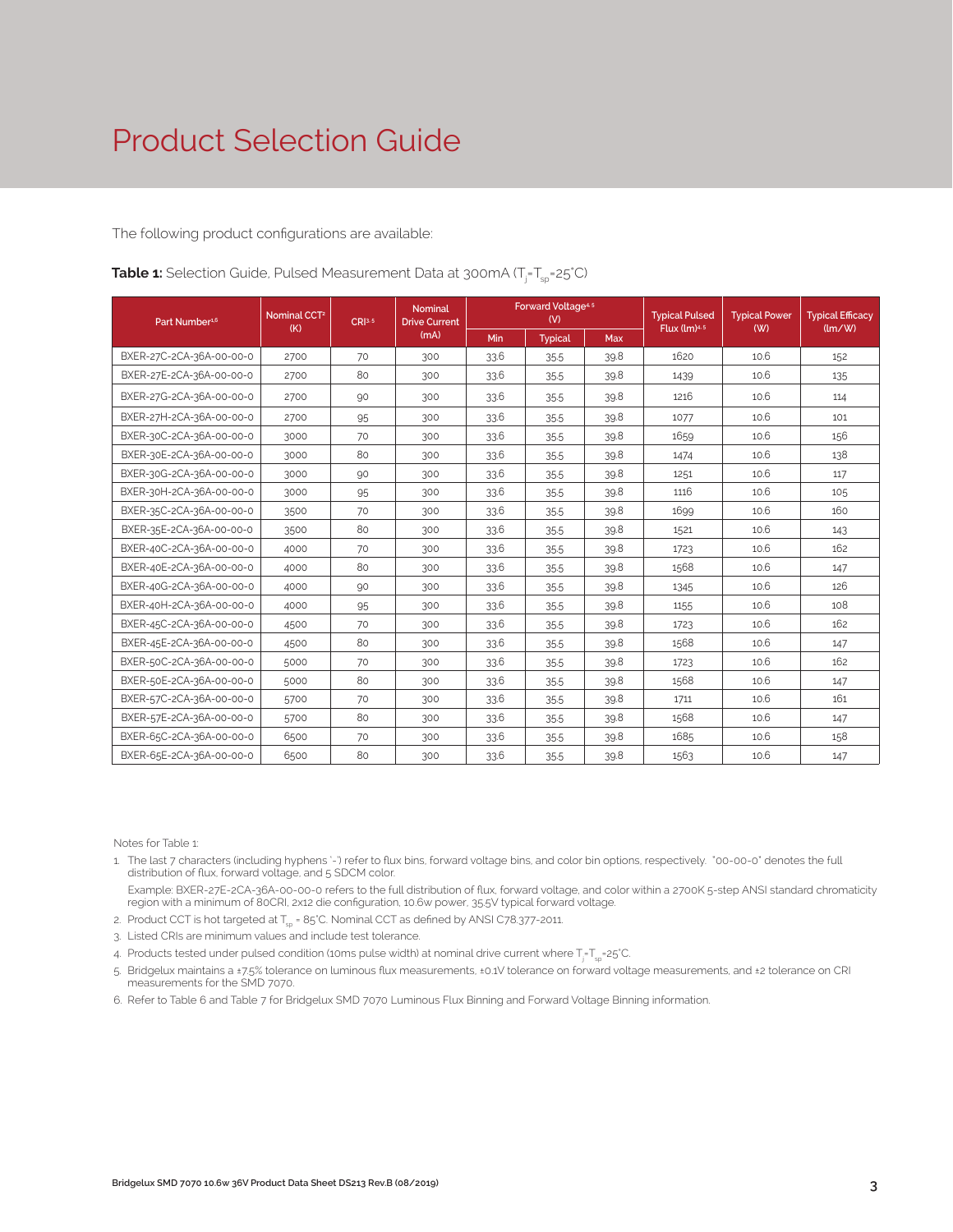The following product configurations are available:

|  | <b>Table 2:</b> Selection Guide, Stabilized DC Performance ( $T_{\rm SD}$ = 85°C) <sup>6.7</sup> |
|--|--------------------------------------------------------------------------------------------------|
|--|--------------------------------------------------------------------------------------------------|

| Part Number <sup>15</sup> | Nominal CCT <sup>2</sup><br>(K) | CRI34 | <b>Nominal Drive</b><br>Current |            | <b>Forward Voltage4</b><br>(V) |            | <b>Typical DC Flux</b><br>(lm) <sup>4</sup> | <b>Typical DC</b><br>Power | <b>Typical DC Effi-</b><br>cacy (lm/W) |
|---------------------------|---------------------------------|-------|---------------------------------|------------|--------------------------------|------------|---------------------------------------------|----------------------------|----------------------------------------|
|                           |                                 |       | (mA)                            | <b>Min</b> | <b>Typical</b>                 | <b>Max</b> |                                             | (W)                        |                                        |
| BXER-27C-2CA-36A-00-00-0  | 2700                            | 70    | 300                             | 32.6       | 34.5                           | 38.8       | 1400                                        | 10.4                       | 135                                    |
| BXER-27E-2CA-36A-00-00-0  | 2700                            | 80    | 300                             | 32.6       | 34.5                           | 38.8       | 1244                                        | 10.4                       | 120                                    |
| BXER-27G-2CA-36A-00-00-0  | 2700                            | 90    | 300                             | 32.6       | 34.5                           | 38.8       | 1051                                        | 10.4                       | 102                                    |
| BXER-27H-2CA-36A-00-00-0  | 2700                            | 95    | 300                             | 32.6       | 34.5                           | 38.8       | 931                                         | 10.4                       | 90                                     |
| BXER-30C-2CA-36A-00-00-0  | 3000                            | 70    | 300                             | 32.6       | 34.5                           | 38.8       | 1435                                        | 10.4                       | 139                                    |
| BXER-30E-2CA-36A-00-00-0  | 3000                            | 80    | 300                             | 32.6       | 34.5                           | 38.8       | 1274                                        | 10.4                       | 123                                    |
| BXER-30G-2CA-36A-00-00-0  | 3000                            | 90    | 300                             | 32.6       | 34.5                           | 38.8       | 1082                                        | 10.4                       | 104                                    |
| BXER-30H-2CA-36A-00-00-0  | 3000                            | 95    | 300                             | 32.6       | 34.5                           | 38.8       | 965                                         | 10.4                       | 93                                     |
| BXER-35C-2CA-36A-00-00-0  | 3500                            | 70    | 300                             | 32.6       | 34.5                           | 38.8       | 1469                                        | 10.4                       | 142                                    |
| BXER-35E-2CA-36A-00-00-0  | 3500                            | 80    | 300                             | 32.6       | 34.5                           | 38.8       | 1315                                        | 10.4                       | 127                                    |
| BXER-40C-2CA-36A-00-00-0  | 4000                            | 70    | 300                             | 32.6       | 34.5                           | 38.8       | 1489                                        | 10.4                       | 144                                    |
| BXER-40E-2CA-36A-00-00-0  | 4000                            | 80    | 300                             | 32.6       | 34.5                           | 38.8       | 1356                                        | 10.4                       | 131                                    |
| BXER-40G-2CA-36A-00-00-0  | 4000                            | 90    | 300                             | 32.6       | 34.5                           | 38.8       | 1163                                        | 10.4                       | 112                                    |
| BXER-40H-2CA-36A-00-00-0  | 4000                            | 95    | 300                             | 32.6       | 34.5                           | 38.8       | 999                                         | 10.4                       | 97                                     |
| BXER-45C-2CA-36A-00-00-0  | 4500                            | 70    | 300                             | 32.6       | 34.5                           | 38.8       | 1489                                        | 10.4                       | 144                                    |
| BXER-45E-2CA-36A-00-00-0  | 4500                            | 80    | 300                             | 32.6       | 34.5                           | 38.8       | 1355                                        | 10.4                       | 131                                    |
| BXER-50C-2CA-36A-00-00-0  | 5000                            | 70    | 300                             | 32.6       | 34.5                           | 38.8       | 1489                                        | 10.4                       | 144                                    |
| BXER-50E-2CA-36A-00-00-0  | 5000                            | 80    | 300                             | 32.6       | 34.5                           | 38.8       | 1355                                        | 10.4                       | 131                                    |
| BXER-57C-2CA-36A-00-00-0  | 5700                            | 70    | 300                             | 32.6       | 34.5                           | 38.8       | 1479                                        | 10.4                       | 143                                    |
| BXER-57E-2CA-36A-00-00-0  | 5700                            | 80    | 300                             | 32.6       | 34.5                           | 38.8       | 1356                                        | 10.4                       | 131                                    |
| BXER-65C-2CA-36A-00-00-0  | 6500                            | 70    | 300                             | 32.6       | 34.5                           | 38.8       | 1457                                        | 10.4                       | 141                                    |
| BXER-65E-2CA-36A-00-00-0  | 6500                            | 80    | 300                             | 32.6       | 34.5                           | 38.8       | 1351                                        | 10.4                       | 131                                    |

Notes for Table 2:

1. The last 7 characters (including hyphens '-') refer to flux bins, forward voltage bins, and color bin options, respectively. "00-00-0" denotes the full distribution of flux, forward voltage, and 5 SDCM color.

 Example: BXER-27E-2CA-36A-00-00-0 refers to the full distribution of flux, forward voltage, and color within a 2700K 5-step ANSI standard chromaticity region with a minimum of 80CRI, 2x12 die configuration, 10.6w power, 35.5V typical forward voltage.

- 2. Product CCT is hot targeted at  $T_{sp}$  = 85°C. Nominal CCT as defined by ANSI C78.377-2011.
- 3. Listed CRIs are minimum values and include test tolerance.
- 4. Bridgelux maintains a ±7.5% tolerance on luminous flux measurements, ±0.1V tolerance on forward voltage measurements, and ±2 tolerance on CRI measurements for the SMD 7070.
- 5. Refer to Table 6 and Table 7 for Bridgelux SMD 7070 Luminous Flux Binning and Forward Voltage Binning information.
- 6. Typical stabilized DC performance values are provided as reference only and are not a guarantee of performance.
- 7. Typical performance is estimated based on operation under DC (direct current) with LED emitter mounted onto a heat sink with thermal interface material and the solder point temperature maintained at 85°C. Based on Bridgelux test setup, values may vary depending on the thermal design of the luminaire and/or the exposed environment to which the product is subjected.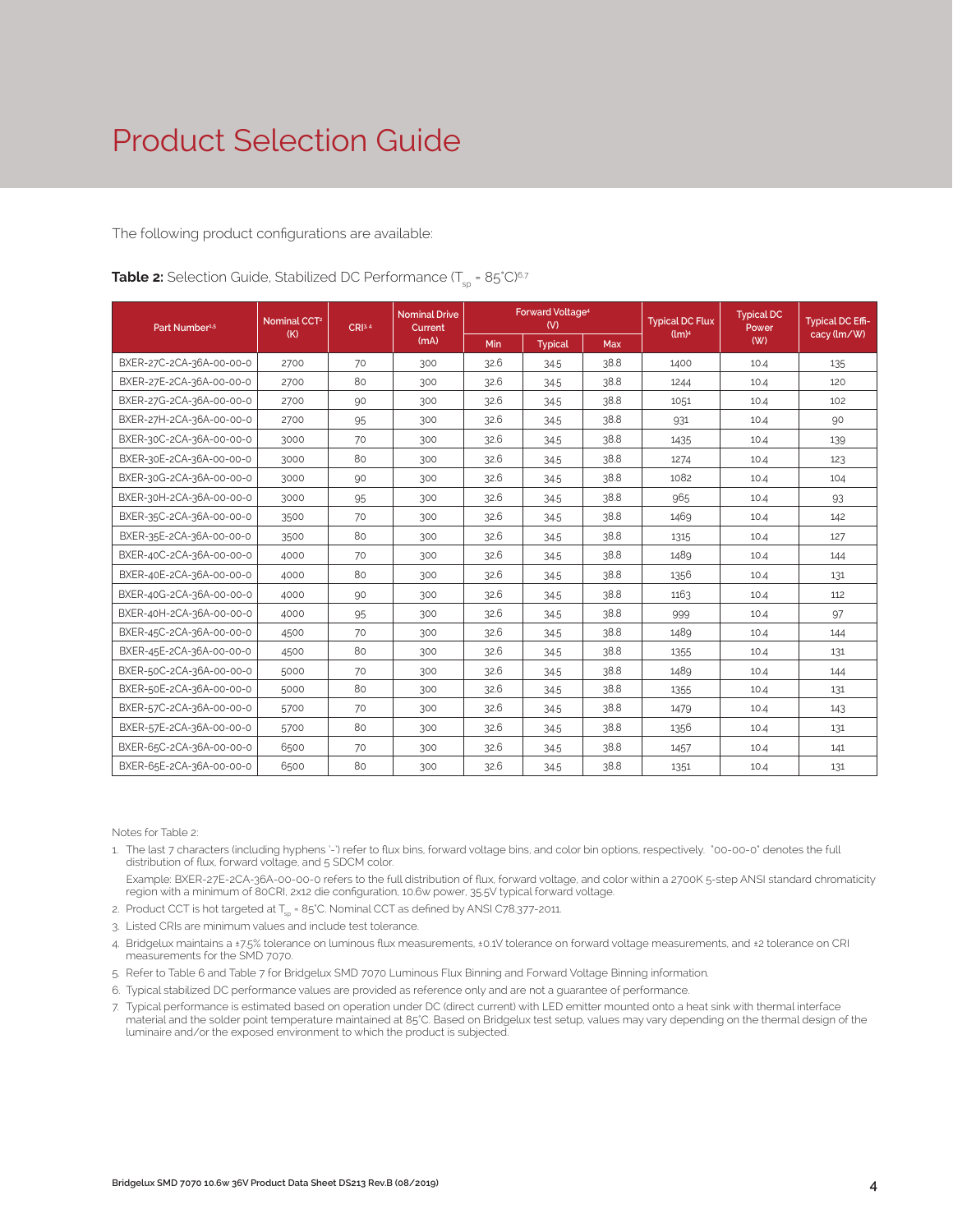## Performance at Commonly Used Drive Currents

SMD 7070 LEDs are tested to the specifications shown using the nominal drive currents in Table 1. SMD 7070 may also be driven at other drive currents dependent on specific application design requirements. The performance at any drive current can be derived from the current vs. voltage characteristics shown in Figure 2 and the relative luminous flux vs. current characteristics shown in Figure 3. The performance at commonly used drive currents is summarized in Table 3.

| <b>Part Number</b>       | <b>CRI</b> | <b>Drive</b><br>Current <sup>1</sup><br>(mA) | Typical V <sub>e</sub><br>$T_{\rm sp}$ = 25°C<br>$\mathbf{w}$ | <b>Typical Power</b><br>$\overline{T}_{\rm sp}$ = 25°C<br>(W) | <b>Typical Pulsed</b><br>Flux <sup>2</sup><br>$T_{sp} = 25^{\circ}C$<br>(lm) | <b>Typical</b><br>DC Flux <sup>3</sup><br>$T_{\rm SD} = 85^{\circ}C$<br>(lm) | <b>Typical</b><br><b>Efficacy</b><br>$T_{\text{cm}}$ = 25 <sup>°</sup> C<br>$\lim$ /w |
|--------------------------|------------|----------------------------------------------|---------------------------------------------------------------|---------------------------------------------------------------|------------------------------------------------------------------------------|------------------------------------------------------------------------------|---------------------------------------------------------------------------------------|
|                          |            | 100                                          | 32.5                                                          | 3.3                                                           | 594                                                                          | 541                                                                          | 182                                                                                   |
| BXER-27C-2CA-36A-00-00-0 | 70         | 200                                          | 34.1                                                          | 6.8                                                           | 1129                                                                         | 1002                                                                         | 166                                                                                   |
|                          |            | 300                                          | 35.5                                                          | 10.6                                                          | 1620                                                                         | 1400                                                                         | 153                                                                                   |
|                          |            | 400                                          | 36.7                                                          | 14.7                                                          | 2070                                                                         | 1741                                                                         | 141                                                                                   |
|                          |            | 100                                          | 32.5                                                          | 3.3                                                           | 527                                                                          | 481                                                                          | 162                                                                                   |
| BXER-27E-2CA-36A-00-00-0 | 80         | 200                                          | 34.1                                                          | 6.8                                                           | 1004                                                                         | 891                                                                          | 147                                                                                   |
|                          |            | 300                                          | 35.5                                                          | 10.6                                                          | 1439                                                                         | 1244                                                                         | 136                                                                                   |
|                          |            | 400                                          | 36.7                                                          | 14.7                                                          | 1839                                                                         | 1547                                                                         | 125                                                                                   |
|                          |            | 100                                          | 32.5                                                          | 3.3                                                           | 446                                                                          | 406                                                                          | 137                                                                                   |
| BXER-27G-2CA-36A-00-00-0 | 90         | 200                                          | 34.1                                                          | 6.8                                                           | 848                                                                          | 752                                                                          | 124                                                                                   |
|                          |            | 300                                          | 35.5                                                          | 10.6                                                          | 1216                                                                         | 1051                                                                         | 115                                                                                   |
|                          |            | 400                                          | 36.7                                                          | 14.7                                                          | 1554                                                                         | 1307                                                                         | 106                                                                                   |
|                          | 95         | 100                                          | 32.5                                                          | 3.3                                                           | 395                                                                          | 360                                                                          | 121                                                                                   |
|                          |            | 200                                          | 34.1                                                          | 6.8                                                           | 751                                                                          | 667                                                                          | 110                                                                                   |
| BXER-27H-2CA-36A-00-00-0 |            | 300                                          | 35.5                                                          | 10.6                                                          | 1077                                                                         | 931                                                                          | 102                                                                                   |
|                          |            | 400                                          | 36.7                                                          | 14.7                                                          | 1376                                                                         | 1158                                                                         | 94                                                                                    |
|                          |            | 100                                          | 32.5                                                          | 3.3                                                           | 608                                                                          | 554                                                                          | 187                                                                                   |
| BXER-30C-2CA-36A-00-00-0 |            | 200                                          | 34.1                                                          | 6.8                                                           | 1157                                                                         | 1027                                                                         | 170                                                                                   |
|                          | 70         | 300                                          | 35.5                                                          | 10.6                                                          | 1659                                                                         | 1435                                                                         | 157                                                                                   |
|                          |            | 400                                          | 36.7                                                          | 14.7                                                          | 2121                                                                         | 1784                                                                         | 144                                                                                   |
|                          |            | 100                                          | 32.5                                                          | 3.3                                                           | 540                                                                          | 492                                                                          | 166                                                                                   |
| BXER-30E-2CA-36A-00-00-0 | 80         | 200                                          | 34.1                                                          | 6.8                                                           | 1028                                                                         | 912                                                                          | 151                                                                                   |
|                          |            | 300                                          | 35.5                                                          | 10.6                                                          | 1474                                                                         | 1274                                                                         | 139                                                                                   |
|                          |            | 400                                          | 36.7                                                          | 14.7                                                          | 1884                                                                         | 1584                                                                         | 128                                                                                   |
|                          |            | 100                                          | 32.5                                                          | 3.3                                                           | 459                                                                          | 418                                                                          | 141                                                                                   |
| BXER-30G-2CA-36A-00-00-0 |            | 200                                          | 34.1                                                          | 6.8                                                           | 872                                                                          | 774                                                                          | 128                                                                                   |
|                          | 90         | 300                                          | 35.5                                                          | 10.6                                                          | 1251                                                                         | 1082                                                                         | 118                                                                                   |
|                          |            | 400                                          | 36.7                                                          | 14.7                                                          | 1599                                                                         | 1345                                                                         | 109                                                                                   |

Notes for Table 3:

2. Bridgelux maintains a ± 7.5% tolerance on flux measurements.

3. Typical stabilized DC performance values are provided as reference only and are not a guarantee of performance.

<sup>1.</sup> Alternate drive currents in Table 3 are provided for reference only and are not a guarantee of performance.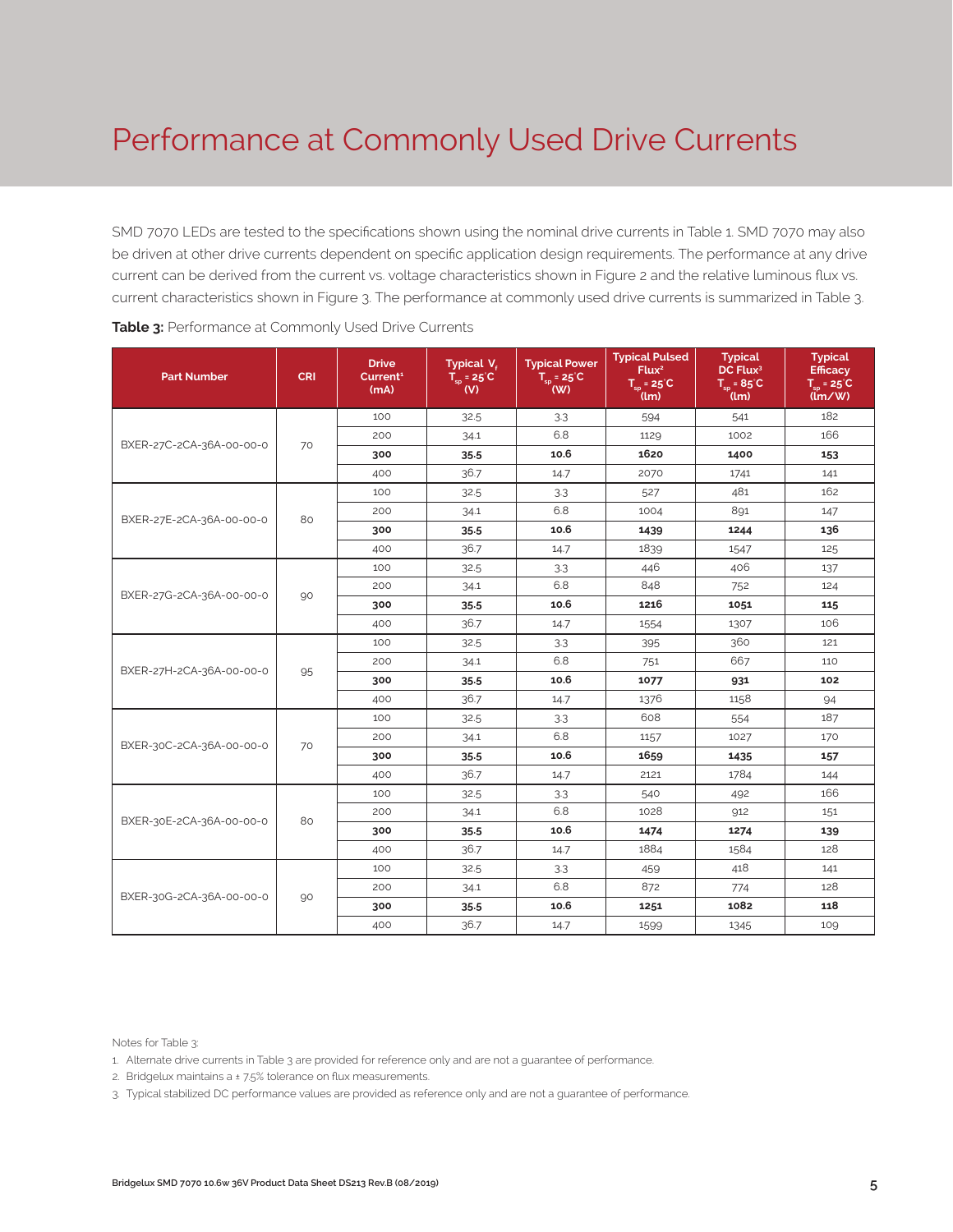## Performance at Commonly Used Drive Currents

| <b>Part Number</b>       | <b>CRI</b> | <b>Drive</b><br>Current <sup>1</sup><br>(mA) | Typical V.<br>$T_{\scriptscriptstyle \!\!\rm sn}$ = 25 $^\circ$ C<br>(V) | <b>Typical Power</b><br>$T_{\rm SD}$ = 25 $\rm ^{\circ}C$<br>(W) | <b>Typical Pulsed</b><br>Flux <sup>2</sup><br>$T_{\rm SD}$ = 25°C<br>(lm) | <b>Typical</b><br>DC Flux <sup>3</sup><br>$T_{\rm{on}}$ = 85°C<br>$(\mathsf{lm})$ | <b>Typical</b><br><b>Efficacy</b><br>$T_m = 25^{\circ}C$<br>$\lim$ /w |
|--------------------------|------------|----------------------------------------------|--------------------------------------------------------------------------|------------------------------------------------------------------|---------------------------------------------------------------------------|-----------------------------------------------------------------------------------|-----------------------------------------------------------------------|
|                          |            | 100                                          | 32.5                                                                     | 3.3                                                              | 409                                                                       | 373                                                                               | 126                                                                   |
| BXER-30H-2CA-36A-00-00-0 | 95         | 200                                          | 34.1                                                                     | 6.8                                                              | 778                                                                       | 691                                                                               | 114                                                                   |
|                          |            | 300                                          | 35.5                                                                     | 10.6                                                             | 1116                                                                      | 965                                                                               | 105                                                                   |
|                          |            | 400                                          | 36.7                                                                     | 14.7                                                             | 1426                                                                      | 1199                                                                              | 97                                                                    |
|                          |            | 100                                          | 32.5                                                                     | 3.3                                                              | 623                                                                       | 568                                                                               | 191                                                                   |
| BXER-35C-2CA-36A-00-00-0 | 70         | 200                                          | 34.1                                                                     | 6.8                                                              | 1185                                                                      | 1052                                                                              | 174                                                                   |
|                          |            | 300                                          | 35.5                                                                     | 10.6                                                             | 1699                                                                      | 1469                                                                              | 160                                                                   |
|                          |            | 400                                          | 36.7                                                                     | 14.7                                                             | 2172                                                                      | 1826                                                                              | 148                                                                   |
|                          |            | 100                                          | 32.5                                                                     | 3.3                                                              | 557                                                                       | 508                                                                               | 171                                                                   |
| BXER-35E-2CA-36A-00-00-0 | 80         | 200                                          | 34.1                                                                     | 6.8                                                              | 1061                                                                      | 941                                                                               | 156                                                                   |
|                          |            | 300                                          | 35.5                                                                     | 10.6                                                             | 1521                                                                      | 1315                                                                              | 143                                                                   |
|                          |            | 400                                          | 36.7                                                                     | 14.7                                                             | 1944                                                                      | 1635                                                                              | 132                                                                   |
|                          | 70         | 100                                          | 32.5                                                                     | 3.3                                                              | 631                                                                       | 576                                                                               | 194                                                                   |
| BXER-40C-2CA-36A-00-00-0 |            | 200                                          | 34.1                                                                     | 6.8                                                              | 1201                                                                      | 1066                                                                              | 176                                                                   |
|                          |            | 300                                          | 35.5                                                                     | 10.6                                                             | 1723                                                                      | 1489                                                                              | 163                                                                   |
|                          |            | 400                                          | 36.7                                                                     | 14.7                                                             | 2202                                                                      | 1852                                                                              | 150                                                                   |
|                          | 80         | 100                                          | 32.5                                                                     | 3.3                                                              | 575                                                                       | 524                                                                               | 177                                                                   |
|                          |            | 200                                          | 34.1                                                                     | 6.8                                                              | 1093                                                                      | 970                                                                               | 160                                                                   |
| BXER-40E-2CA-36A-00-00-0 |            | 300                                          | 35.5                                                                     | 10.6                                                             | 1568                                                                      | 1356                                                                              | 148                                                                   |
|                          |            | 400                                          | 36.7                                                                     | 14.7                                                             | 2004                                                                      | 1685                                                                              | 136                                                                   |
|                          |            | 100                                          | 32.5                                                                     | 3.3                                                              | 493                                                                       | 449                                                                               | 151                                                                   |
|                          |            | 200                                          | 34.1                                                                     | 6.8                                                              | 938                                                                       | 832                                                                               | 138                                                                   |
| BXER-40G-2CA-36A-00-00-0 | 90         | 300                                          | 35.5                                                                     | 10.6                                                             | 1345                                                                      | 1163                                                                              | 127                                                                   |
|                          |            | 400                                          | 36.7                                                                     | 14.7                                                             | 1719                                                                      | 1445                                                                              | 117                                                                   |
|                          |            | 100                                          | 32.5                                                                     | 3.3                                                              | 423                                                                       | 386                                                                               | 130                                                                   |
|                          |            | 200                                          | 34.1                                                                     | 6.8                                                              | 806                                                                       | 715                                                                               | 118                                                                   |
| BXER-40H-2CA-36A-00-00-0 | 95         | 300                                          | 35.5                                                                     | 10.6                                                             | 1155                                                                      | 999                                                                               | 109                                                                   |
|                          |            | 400                                          | 36.7                                                                     | 14.7                                                             | 1476                                                                      | 1242                                                                              | 100                                                                   |
|                          |            | 100                                          | 32.5                                                                     | 3.3                                                              | 631                                                                       | 576                                                                               | 194                                                                   |
|                          |            | 200                                          | 34.1                                                                     | 6.8                                                              | 1201                                                                      | 1066                                                                              | 176                                                                   |
| BXER-45C-2CA-36A-00-00-0 | 70         | 300                                          | 35.5                                                                     | 10.6                                                             | 1723                                                                      | 1489                                                                              | 163                                                                   |
|                          |            | 400                                          | 36.7                                                                     | 14.7                                                             | 2202                                                                      | 1852                                                                              | 150                                                                   |

#### **Table 3:** Performance at Commonly Used Drive Currents(Continued)

Notes for Table 3:

1. Alternate drive currents in Table 3 are provided for reference only and are not a guarantee of performance.

2. Bridgelux maintains a ± 7.5% tolerance on flux measurements.

3. Typical stabilized DC performance values are provided as reference only and are not a guarantee of performance.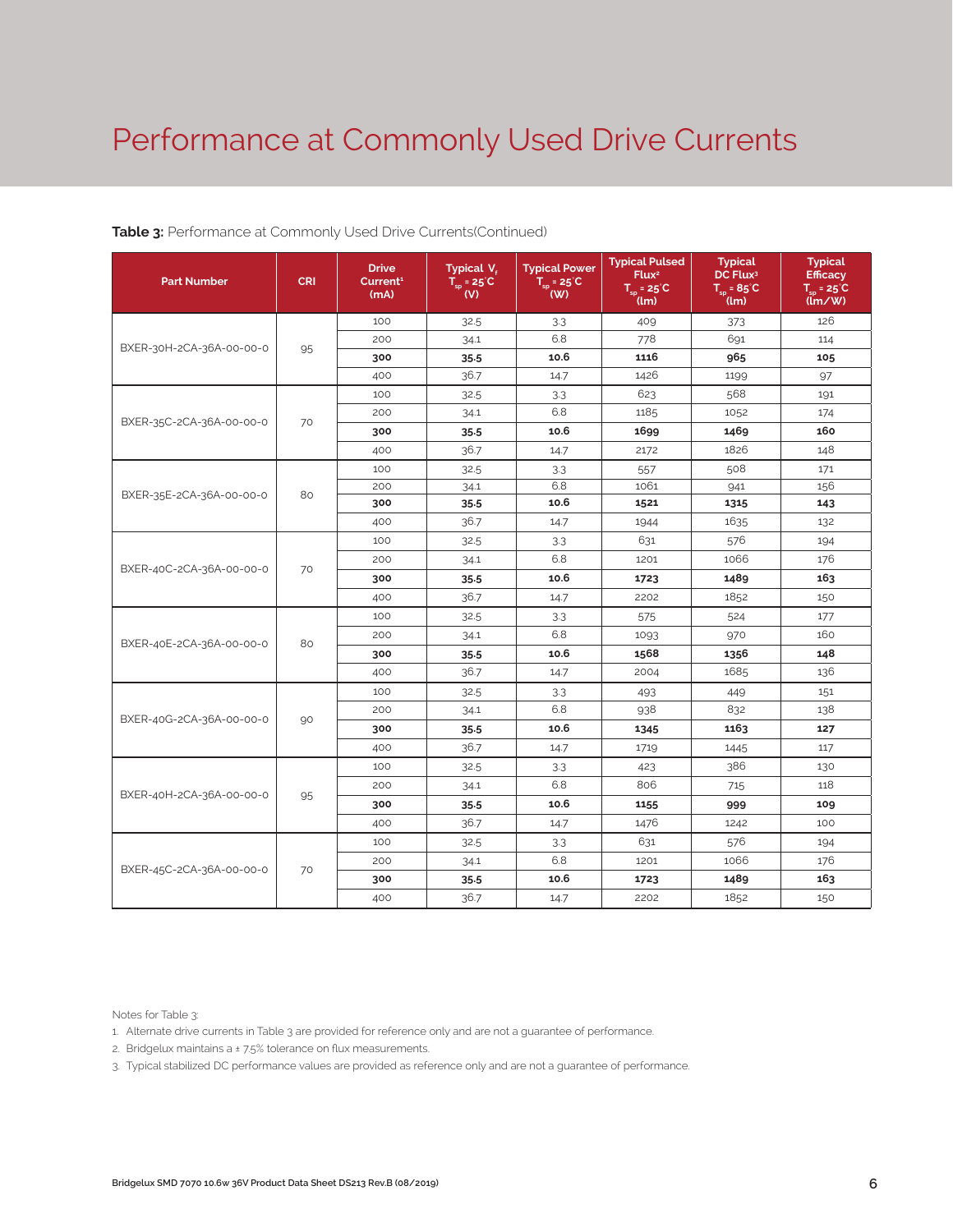## Performance at Commonly Used Drive Currents

| <b>Part Number</b>       | <b>CRI</b> | <b>Drive</b><br>Current <sup>1</sup><br>(mA) | Typical V <sub>c</sub><br>$T_{\rm so} = 25^{\circ}C$<br>(V) | <b>Typical Power</b><br>$T_{\rm SD}$ = 25°C<br>$($ W $)$ | <b>Typical Pulsed</b><br>Flux <sup>2</sup><br>$T_{\rm so} = 25^{\circ}C$<br>(lm) | <b>Typical</b><br>DC Flux <sup>3</sup><br>$\overline{T_{\rm SD}}$ = 85 <sup>°</sup> C<br>(lm) | <b>Typical</b><br><b>Efficacy</b><br>$T_{\dots}$ = 25°C<br>$\lim$ /w |
|--------------------------|------------|----------------------------------------------|-------------------------------------------------------------|----------------------------------------------------------|----------------------------------------------------------------------------------|-----------------------------------------------------------------------------------------------|----------------------------------------------------------------------|
|                          |            | 100                                          | 32.5                                                        | 3.3                                                      | 575                                                                              | 524                                                                                           | 177                                                                  |
| BXER-45E-2CA-36A-00-00-0 | 80         | 200                                          | 34.1                                                        | 6.8                                                      | 1093                                                                             | 970                                                                                           | 160                                                                  |
|                          |            | 300                                          | 35.5                                                        | 10.6                                                     | 1568                                                                             | 1355                                                                                          | 148                                                                  |
|                          |            | 400                                          | 36.7                                                        | 14.7                                                     | 2004                                                                             | 1685                                                                                          | 136                                                                  |
|                          |            | 100                                          | 32.5                                                        | 3.3                                                      | 631                                                                              | 576                                                                                           | 194                                                                  |
| BXER-50C-2CA-36A-00-00-0 | 70         | 200                                          | 34.1                                                        | 6.8                                                      | 1201                                                                             | 1066                                                                                          | 176                                                                  |
|                          |            | 300                                          | 35.5                                                        | 10.6                                                     | 1723                                                                             | 1489                                                                                          | 163                                                                  |
|                          |            | 400                                          | 36.7                                                        | 14.7                                                     | 2202                                                                             | 1852                                                                                          | 150                                                                  |
|                          |            | 100                                          | 32.5                                                        | 3.3                                                      | 575                                                                              | 524                                                                                           | 177                                                                  |
| BXER-50E-2CA-36A-00-00-0 | 80         | 200                                          | 34.1                                                        | 6.8                                                      | 1093                                                                             | 970                                                                                           | 160                                                                  |
|                          |            | 300                                          | 35.5                                                        | 10.6                                                     | 1568                                                                             | 1355                                                                                          | 148                                                                  |
|                          |            | 400                                          | 36.7                                                        | 14.7                                                     | 2004                                                                             | 1685                                                                                          | 136                                                                  |
|                          | 70         | 100                                          | 32.5                                                        | 3.3                                                      | 627                                                                              | 572                                                                                           | 193                                                                  |
| BXER-57C-2CA-36A-00-00-0 |            | 200                                          | 34.1                                                        | 6.8                                                      | 1193                                                                             | 1059                                                                                          | 175                                                                  |
|                          |            | 300                                          | 35.5                                                        | 10.6                                                     | 1711                                                                             | 1479                                                                                          | 161                                                                  |
|                          |            | 400                                          | 36.7                                                        | 14.7                                                     | 2187                                                                             | 1839                                                                                          | 149                                                                  |
|                          |            | 100                                          | 32.5                                                        | 3.3                                                      | 575                                                                              | 524                                                                                           | 177                                                                  |
|                          | 80         | 200                                          | 34.1                                                        | 6.8                                                      | 1093                                                                             | 970                                                                                           | 160                                                                  |
| BXER-57E-2CA-36A-00-00-0 |            | 300                                          | 35.5                                                        | 10.6                                                     | 1568                                                                             | 1356                                                                                          | 148                                                                  |
|                          |            | 400                                          | 36.7                                                        | 14.7                                                     | 2004                                                                             | 1685                                                                                          | 136                                                                  |
|                          |            | 100                                          | 32.5                                                        | 3.3                                                      | 618                                                                              | 563                                                                                           | 190                                                                  |
| BXER-65C-2CA-36A-00-00-0 |            | 200                                          | 34.1                                                        | 6.8                                                      | 1175                                                                             | 1043                                                                                          | 172                                                                  |
|                          | 70         | 300                                          | 35.5                                                        | 10.6                                                     | 1685                                                                             | 1457                                                                                          | 159                                                                  |
|                          |            | 400                                          | 36.7                                                        | 14.7                                                     | 2154                                                                             | 1811                                                                                          | 147                                                                  |
|                          |            | 100                                          | 32.5                                                        | 3.3                                                      | 573                                                                              | 522                                                                                           | 176                                                                  |
| BXER-65E-2CA-36A-00-00-0 | 80         | 200                                          | 34.1                                                        | 6.8                                                      | 1090                                                                             | 967                                                                                           | 160                                                                  |
|                          |            | 300                                          | 35.5                                                        | 10.6                                                     | 1563                                                                             | 1351                                                                                          | 147                                                                  |
|                          |            | 400                                          | 36.7                                                        | 14.7                                                     | 1998                                                                             | 1680                                                                                          | 136                                                                  |

#### **Table 3:** Performance at Commonly Used Drive Currents(Continued)

Notes for Table 3:

1. Alternate drive currents in Table 3 are provided for reference only and are not a guarantee of performance.

2. Bridgelux maintains a ± 7.5% tolerance on flux measurements.

3. Typical stabilized DC performance values are provided as reference only and are not a guarantee of performance.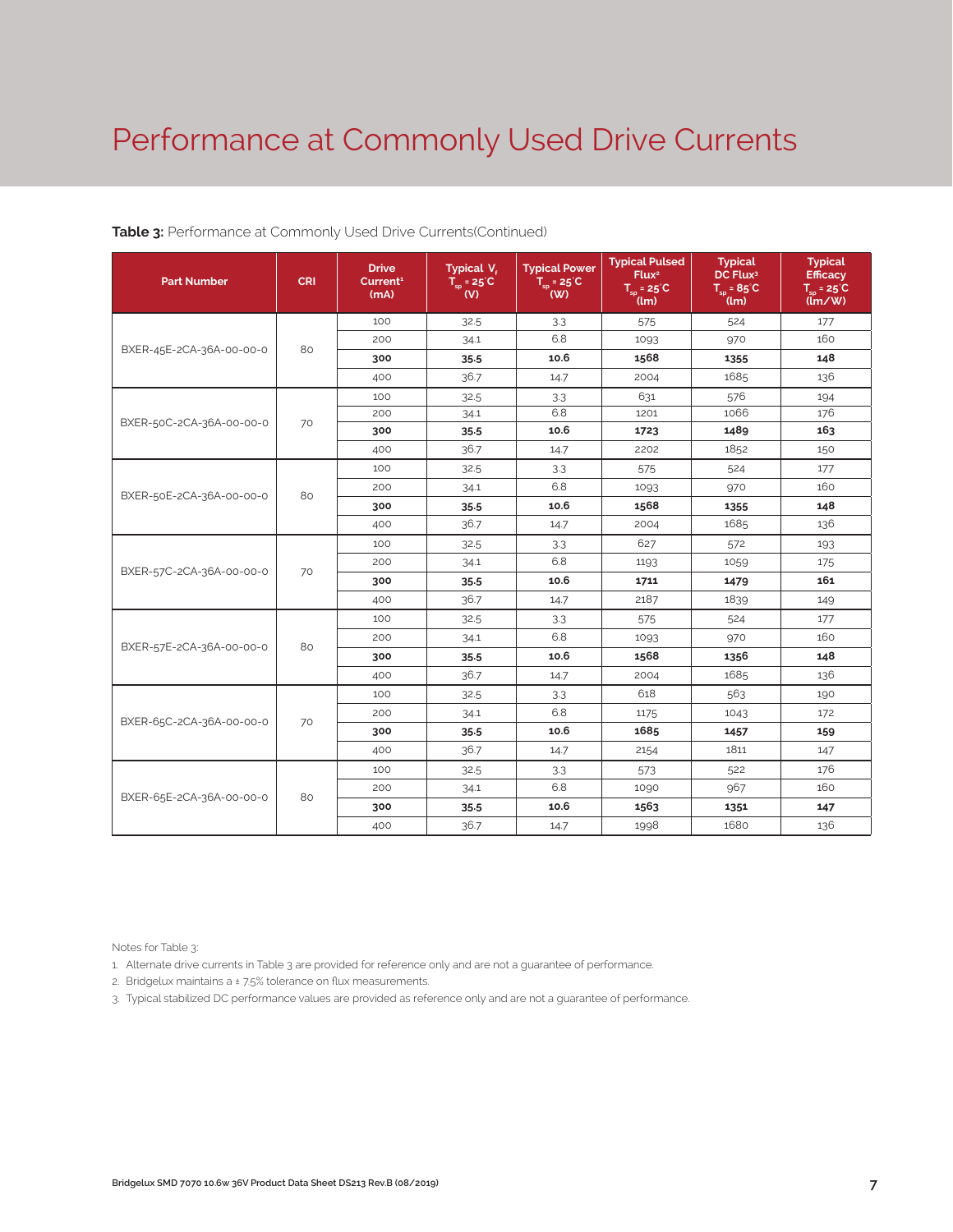# Electrical Characteristics

#### **Table 4:** Electrical Characteristics

|                          | <b>Drive Current</b> |                | <b>Forward Voltage</b><br>$(V)$ <sup>2.3</sup> |                | <b>Typical</b><br><b>Temperature</b><br><b>Coefficient</b> | <b>Typical</b><br><b>Thermal</b><br><b>Resistance</b>                |
|--------------------------|----------------------|----------------|------------------------------------------------|----------------|------------------------------------------------------------|----------------------------------------------------------------------|
| Part Number <sup>1</sup> | (mA)                 | <b>Minimum</b> | <b>Typical</b>                                 | <b>Maximum</b> | of Forward<br>Voltage<br>$\Delta V$ , $\Delta T$<br>(mV/C) | <b>Junction</b><br>to Solder Point <sup>4</sup><br>$R_{j-sp}$ (°C/W) |
| BXER-XXX-2CA-36A-00-00-0 | 300                  | 33.6           | 35.5                                           | 39.8           | $-11.2$                                                    | 1.4                                                                  |

Notes for Table 4:

1. The last 7 characters (including hyphens '-') refer to flux bins, forward voltage bins, and color bin options, respectively. "00-00-0" denotes the full distribution of flux, forward voltage, and 5 SDCM color.

 Example: BXER-27E-2CA-36A-00-00-0 refers to the full distribution of flux, forward voltage, and color within a 2700K 5-step ANSI standard chromaticity region with a minimum of 80CRI, 2x12 die configuration, 10.6w power, 35.5V typical forward voltage.

2. Bridgelux maintains a tolerance of ± 0.1V on forward voltage measurements. Voltage minimum and maximum values at the nominal drive current are guaranteed by 100% test.

3. Products tested under pulsed condition (10ms pulse width) at nominal drive current where  $T_{\text{sn}}$  = 25°C.

4. Thermal resistance value was calculated using total electrical input power; optical power was not subtracted from input power.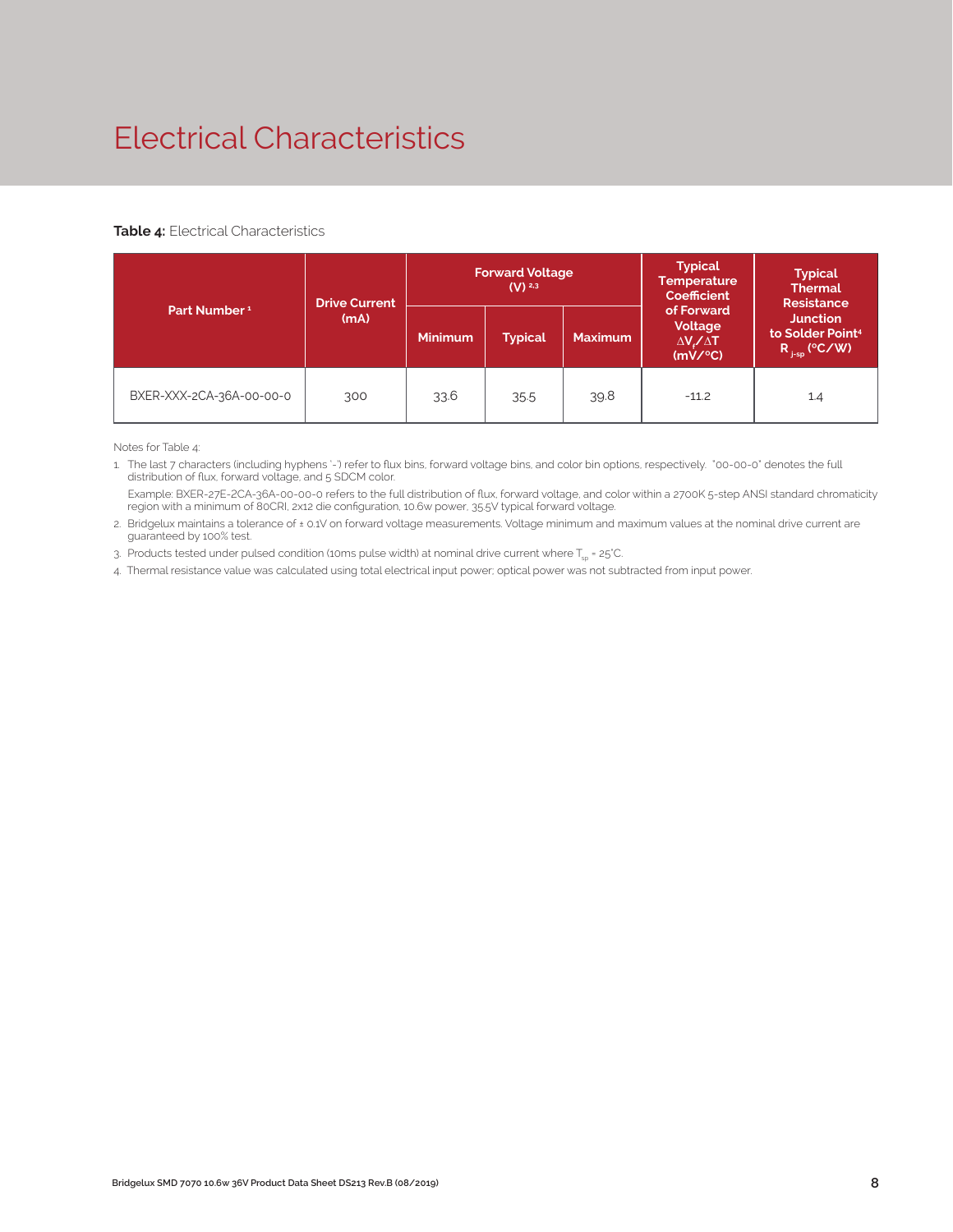# Absolute Maximum Ratings

#### **Table 5:** Maximum Ratings

| Parameter                                             | Maximum Rating                                  |
|-------------------------------------------------------|-------------------------------------------------|
| LED Junction Temperature $(T_i)$                      | $125^{\circ}$ C                                 |
| Storage Temperature                                   | $-40^{\circ}$ C to $+105^{\circ}$ C             |
| Operating Solder Point Temperature (T <sub>Sp</sub> ) | -40°C to +105°C                                 |
| <b>Soldering Temperature</b>                          | 260°C or lower for a maximum of 10 seconds      |
| Maximum Drive Current <sup>1</sup>                    | 400 <sub>m</sub> A                              |
| Maximum Peak Pulsed Forward Current <sup>2</sup>      | 600mA                                           |
| Maximum Reverse Voltage <sup>3</sup>                  | $\overline{a}$                                  |
| Moisture Sensitivity Rating                           | MSL <sub>3</sub>                                |
| Electrostatic Discharge                               | 2kV HBM. JEDEC-JS-001-HBM and JEDEC-JS-001-2012 |

Notes for Table 5:

- 1. The condition of the maximum drive current is limited, Figure 7 can be reference.
- 2. Maximum drive current may be limited by the solder point temperature. Please see Figure 7 for further details.

3. Light emitting diodes are not designed to be driven in reverse voltage and will not produce light under this condition, no rating is provided.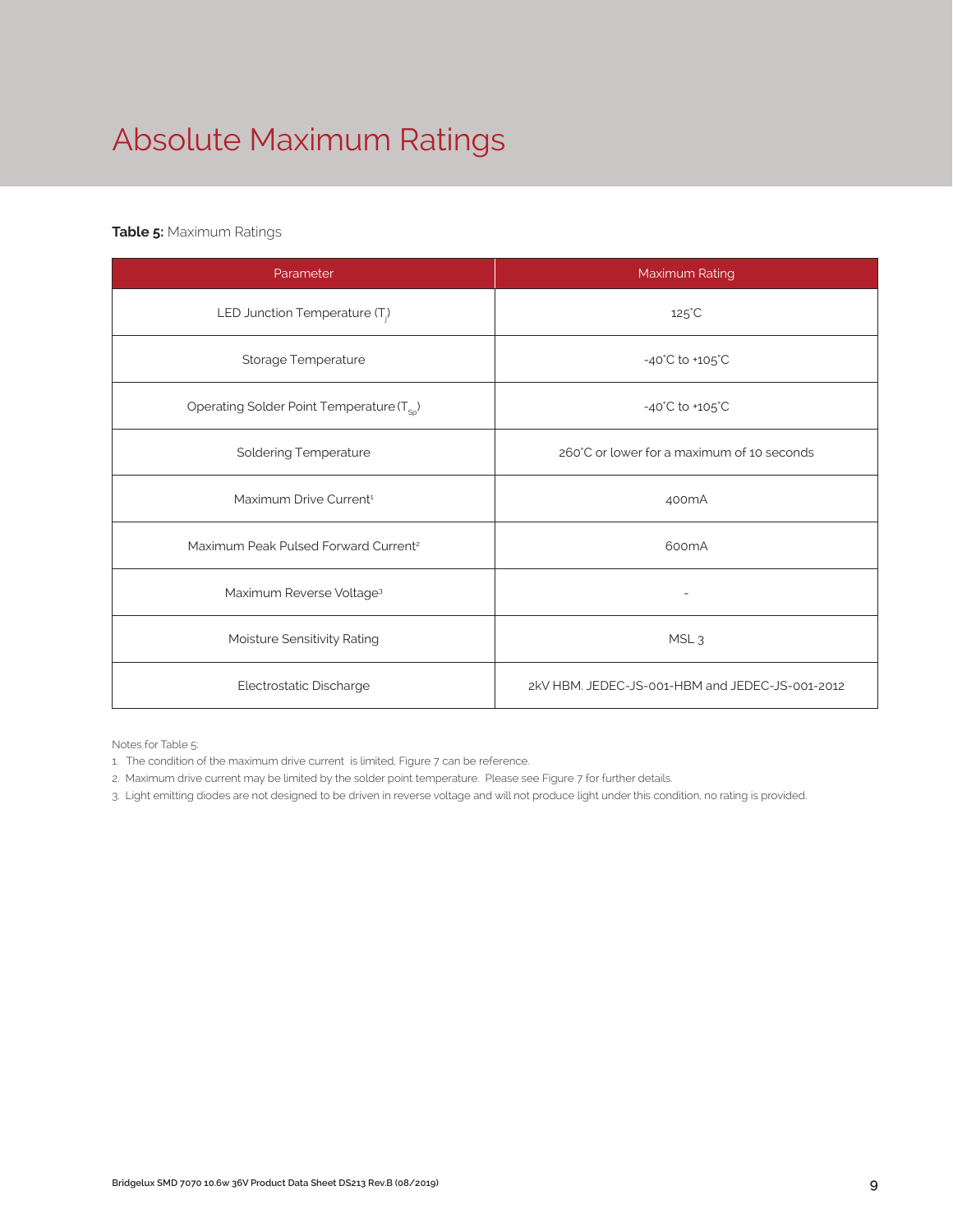# Product Bin Definitions

Table 6 lists the standard photometric luminous flux bins for Bridgelux SMD 7070 LEDs. Although several bins are listed, product availability in a particular bin varies by production run and by product performance. Not all bins are available in all CCTs.

| <b>Bin Code</b> | <b>Minimum</b> | <b>Maximum</b> | <b>Unit</b> | <b>Condition</b> |
|-----------------|----------------|----------------|-------------|------------------|
| <b>B7</b>       | 935            | 1010           |             |                  |
| B <sub>8</sub>  | 1010           | 1090           |             |                  |
| B <sub>9</sub>  | 1090           | 1175           |             |                  |
| C <sub>1</sub>  | 1175           | 1270           |             |                  |
| C <sub>2</sub>  | 1270           | 1370           | lm          | $I_{F} = 300mA$  |
| C <sub>3</sub>  | 1370           | 1480           |             |                  |
| C <sub>4</sub>  | 1480           | 1600           |             |                  |
| C <sub>5</sub>  | 1600           | 1730           |             |                  |
| C <sub>6</sub>  | 1730           | 1870           |             |                  |

#### **Table 6:** Luminous Flux Bin Definitions at 300mA, T<sub>sp</sub>=25°C

Note for Table 6:

1. Bridgelux maintains a tolerance of  $\pm$  7.5% on luminous flux measurements.

#### **Table 7:** Forward Voltage Bin Definition at 300mA, T<sub>sp</sub>=25°C

| <b>Bin Code</b> | <b>Minimum</b> | <b>Maximum</b> | <b>Unit</b> | <b>Condition</b> |
|-----------------|----------------|----------------|-------------|------------------|
| <b>MD</b>       | 33.5           | 35             |             |                  |
| <b>ME</b>       | 35             | 36.5           |             |                  |
| <b>MF</b>       | 36.5           | 38             |             | $I_{E}$ =300mA   |
| МG              | 38             | 39.5           |             |                  |
| MH              | 39.5           | 41             |             |                  |

Note for Table 7:

1. Bridgelux maintains a tolerance of ± 0.1V on forward voltage measurements.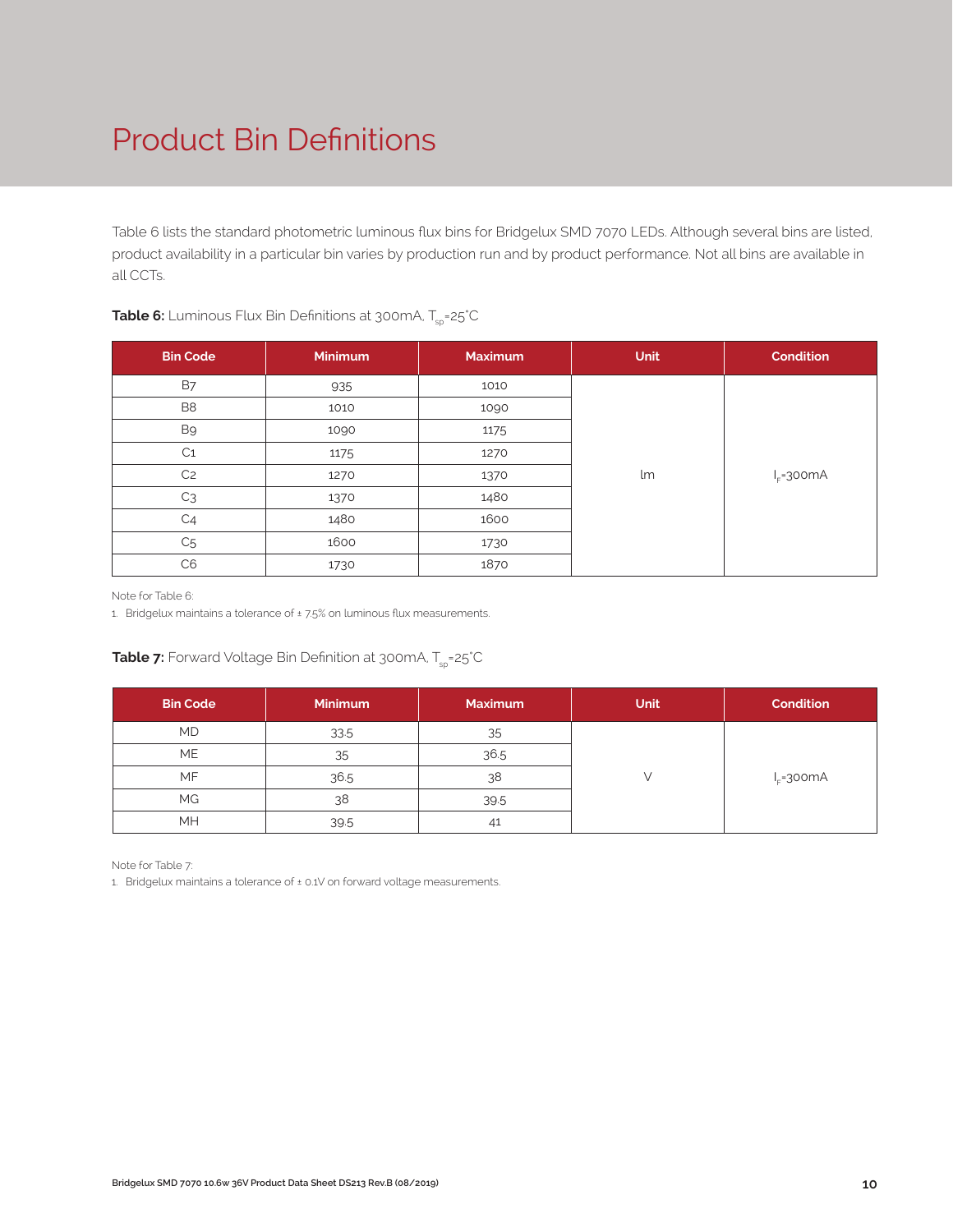## Product Bin Definitions

| <b>CCT</b> | <b>Color Space</b> | <b>Center Point</b> |        |                   |                   | <b>Ellipse</b>        |                  |
|------------|--------------------|---------------------|--------|-------------------|-------------------|-----------------------|------------------|
|            |                    | $\mathsf{x}$        | Y      | <b>Major Axis</b> | <b>Minor Axis</b> | <b>Rotation Angle</b> | <b>Color Bin</b> |
| 2700K      | 3 SDCM             | 0.4578              | 0.4101 | 0.00810           | 0.00420           | 53.70                 | 3                |
|            | 5 SDCM             | 0.4578              | 0.4101 | 0.01350           | 0.00700           | 53.70                 | 5                |
| 3000K      | 3 SDCM             | 0.4338              | 0.4030 | 0.00834           | 0.00408           | 53.22                 | 3                |
|            | 5 SDCM             | 0.4338              | 0.4030 | 0.01390           | 0.00680           | 53.22                 | 5                |
| 3500K      | 3 SDCM             | 0.4103              | 0.3961 | 0.00927           | 0.00414           | 54.00                 | 3                |
|            | 5 SDCM             | 0.4103              | 0.3961 | 0.01545           | 0.00690           | 54.00                 | 5                |
| 4000K      | 3 SDCM             | 0.3818              | 0.3797 | 0.00939           | 0.00402           | 53.72                 | 3                |
|            | 5 SDCM             | 0.3818              | 0.3797 | 0.01565           | 0.00670           | 53.72                 | 5                |
| 4500K      | 3 SDCM             | 0.3611              | 0.3658 | 0.00756           | 0.00338           | 57.58                 | 3                |
|            | 5 SDCM             | 0.3611              | 0.3658 | 0.01260           | 0.00563           | 57.58                 | 5                |
| 5000K      | 3 SDCM             | 0.3447              | 0.3553 | 0.00822           | 0.00354           | 59.62                 | 3                |
|            | 5 SDCM             | 0.3447              | 0.3553 | 0.01370           | 0.00590           | 59.62                 | 5                |
| 5700K      | 3 SDCM             | 0.3287              | 0.3417 | 0.00746           | 0.00320           | 59.09                 | 3                |
|            | 5 SDCM             | 0.3287              | 0.3417 | 0.01243           | 0.00533           | 59.09                 | 5                |
| 6500K      | 3 SDCM             | 0.3123              | 0.3282 | 0.00669           | 0.00285           | 58.57                 | 3                |
|            | 5 SDCM             | 0.3123              | 0.3282 | 0.01115           | 0.00475           | 58.57                 | 5                |

**Table 8:** 3- and 5-step MacAdam Ellipse Color Bin Definitions

Notes for Table 8:

1. Color binning at  $T_{\rm so}$ =85°C

2. Bridgelux maintains a tolerance of ± 0.007 on x and y color coordinates in the CIE 1931 color space.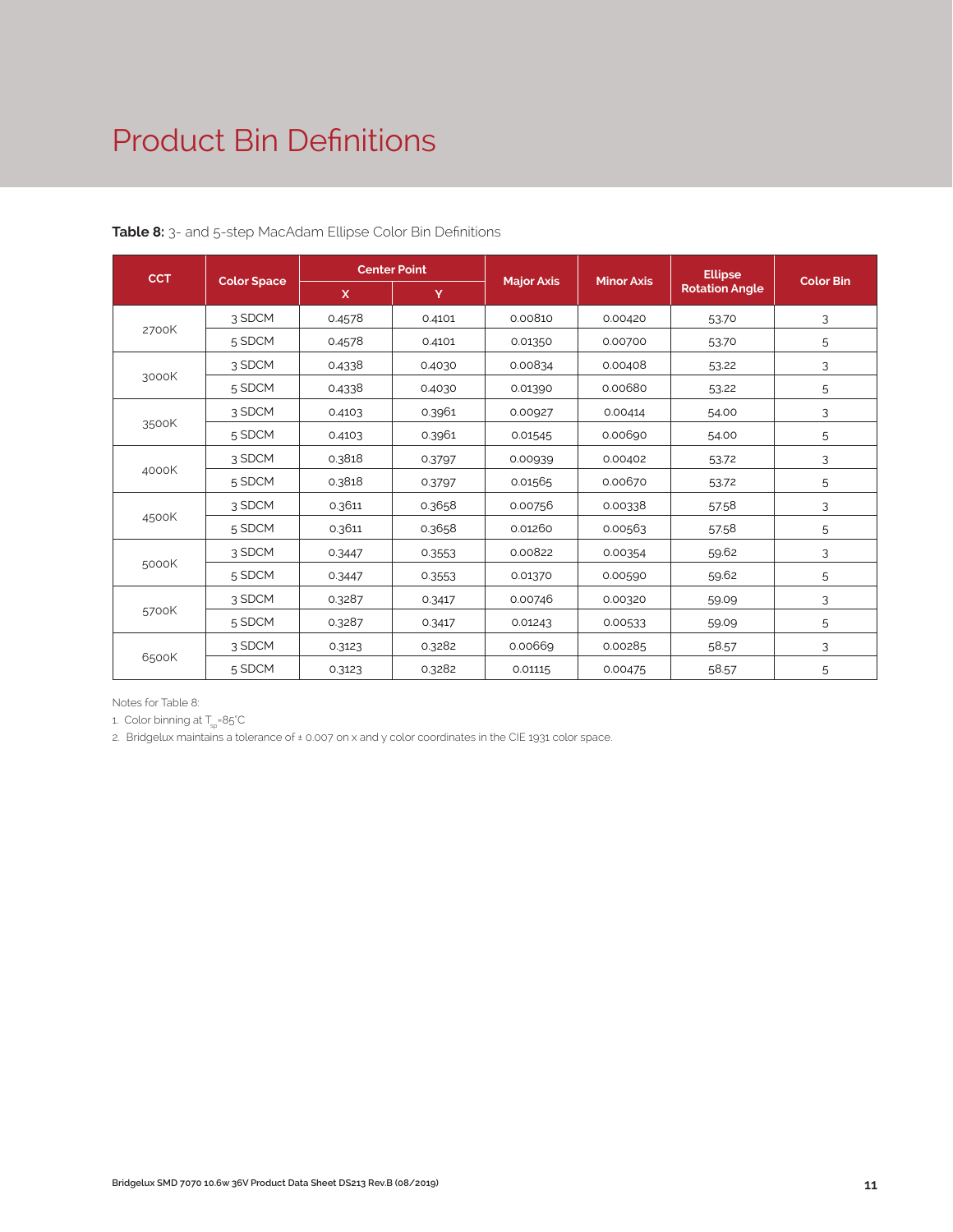## Product Bin Definitions



Figure 1: C.I.E. 1931 Chromaticity Diagram (2 Color Bin Structure, Hot-color Targeted at T<sub>sp</sub>=85°C)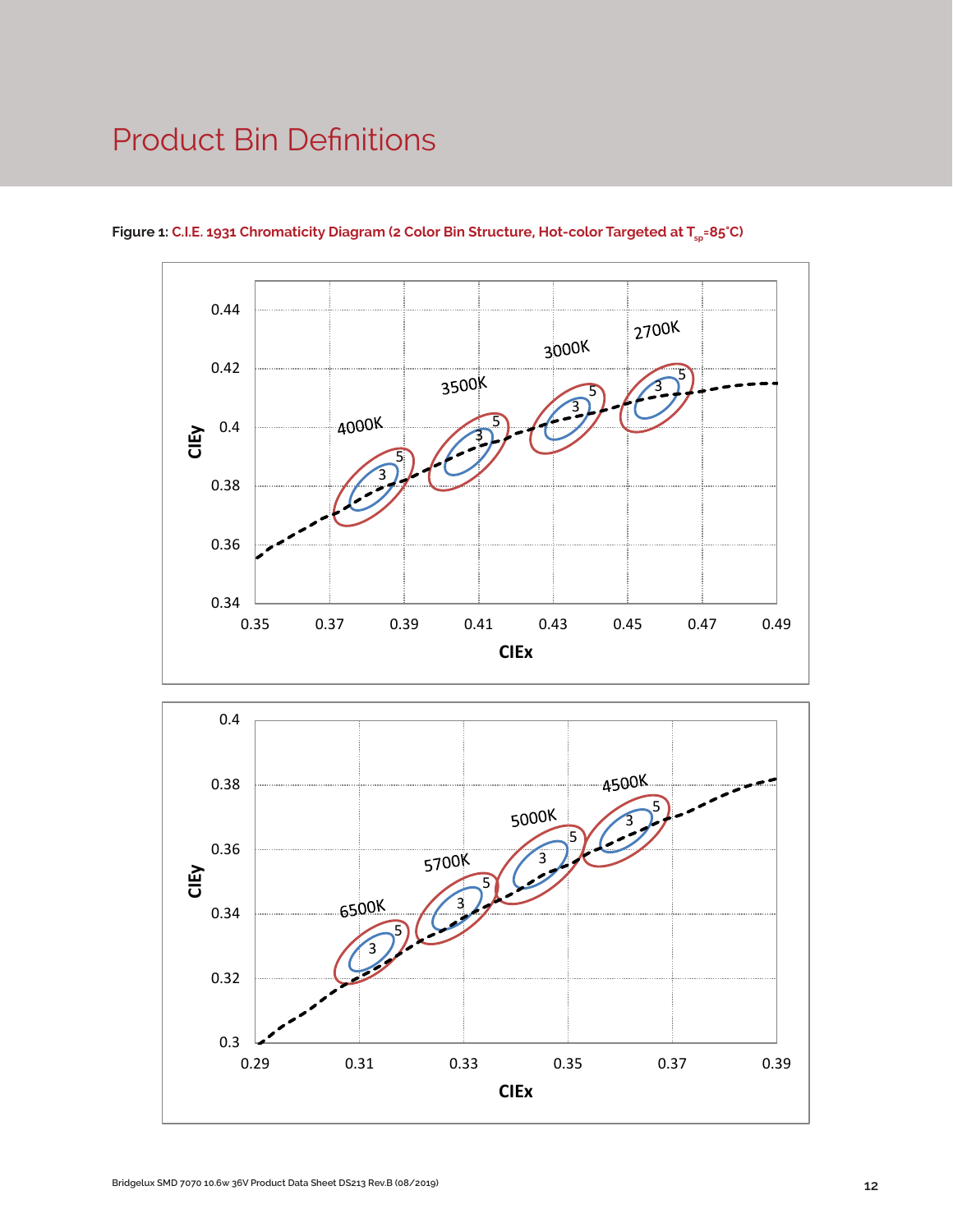## Performance Curves



#### Figure 2: Drive Current vs. Voltage (T<sub>SD</sub>=25°C)





Note for Figure 3:

1. Bridgelux does not recommend driving high power LEDs at low currents. Doing so may produce unpredictable results. Pulse width modulation (PWM) is recommended for dimming effects.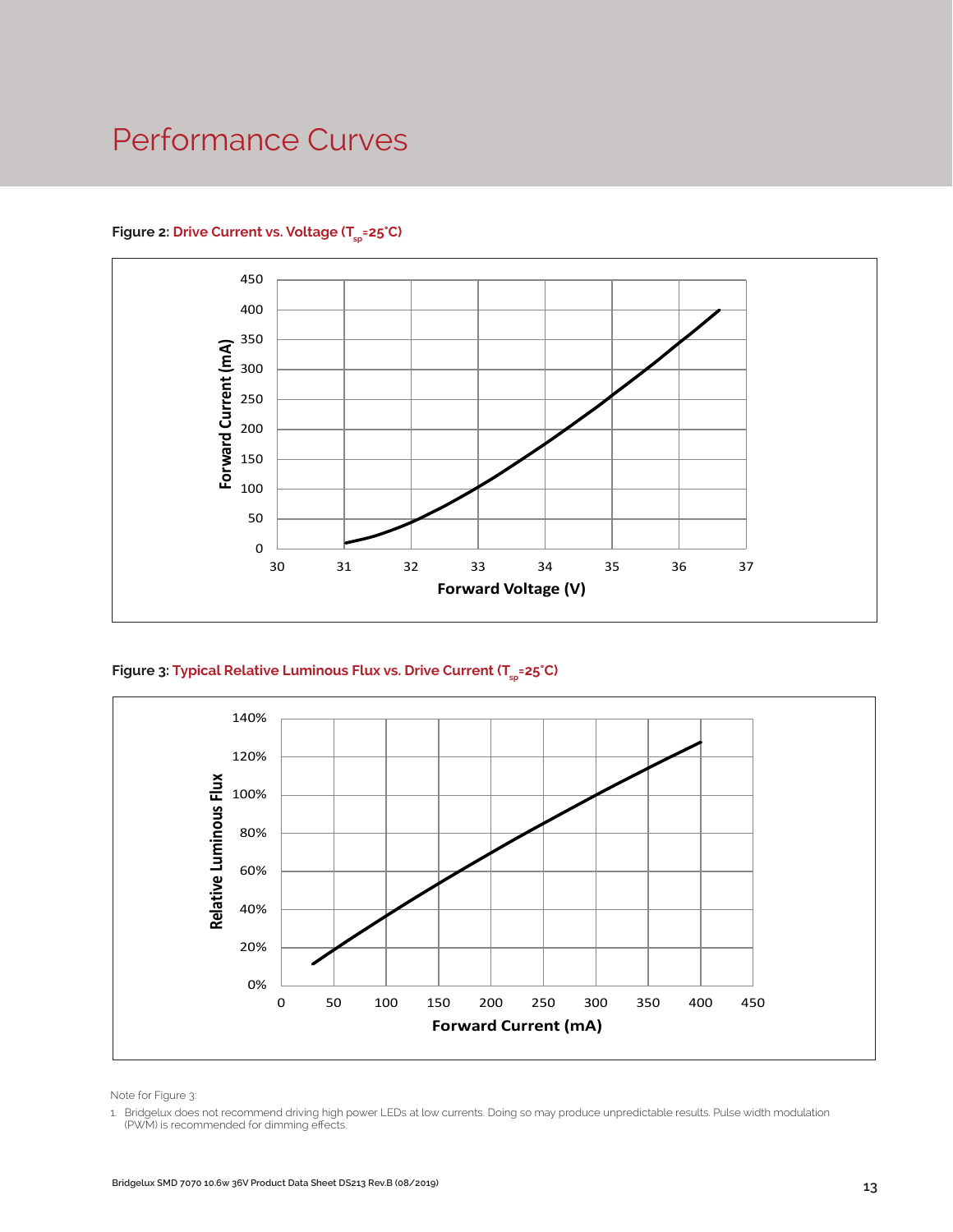## Performance Curves



#### **Figure 4: Typical Relative DC Flux vs. Solder Point Temperature**





Notes for Figures 4 & 5:

- 1. Characteristics shown for warm white based on 2700K and 80 CRI.
- 2. Characteristics shown for neutral white based on 4000K and 80 CRI.
- 3. Characteristics shown for cool white based on 6500K and 80 CRI.
- 4. For other color SKUs, the shift in color will vary. Please contact your Bridgelux Sales Representative for more information.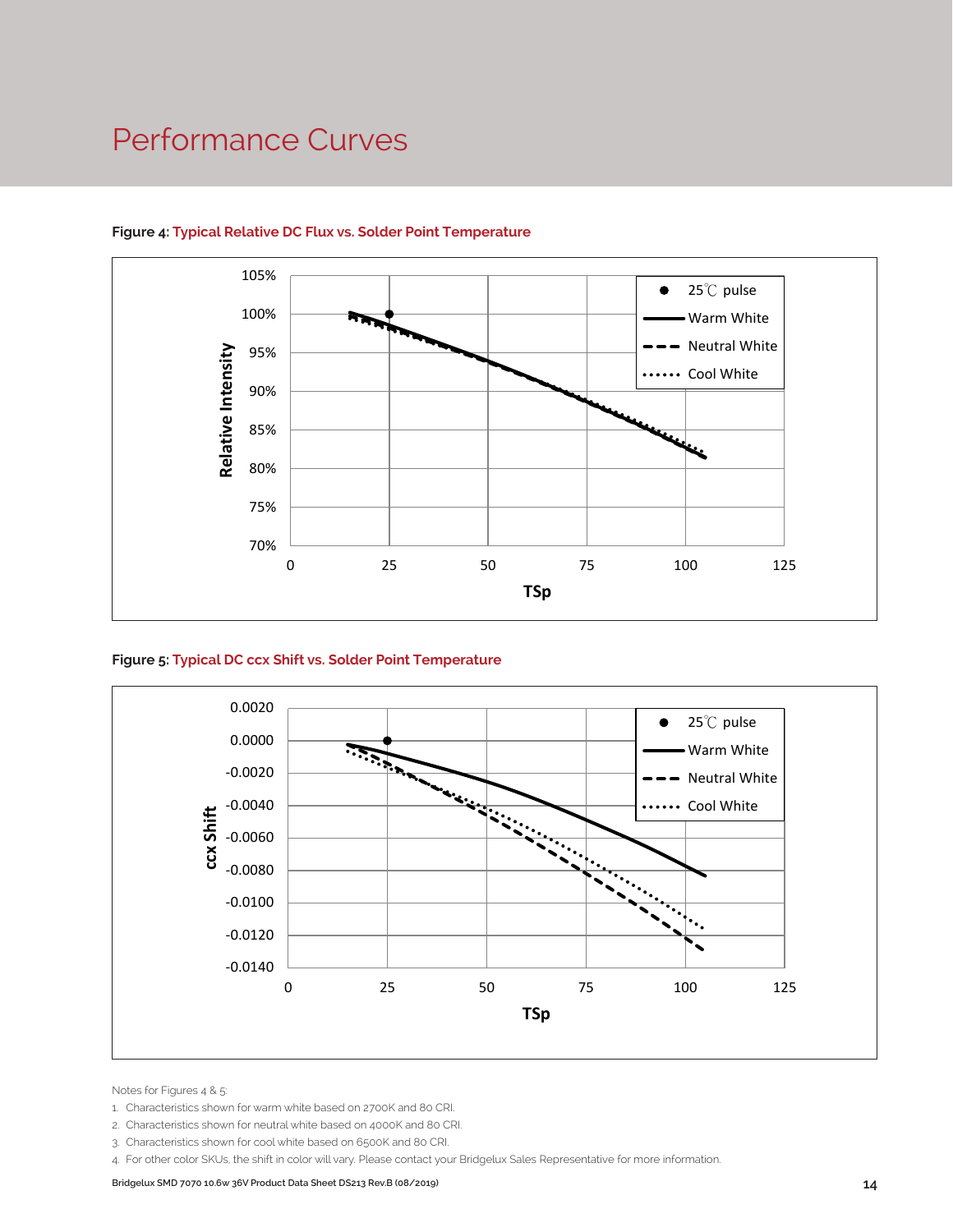## Performance Curves



#### **Figure 6: Typical DC ccy Shift vs. Solder Point Temperature**

Notes for Figure 6:

- 1. Characteristics shown for warm white based on 2700K and 80 CRI.
- 2. Characteristics shown for neutral white based on 4000K and 80 CRI.
- 3. Characteristics shown for cool white based on 6500K and 80 CRI.

4. For other color SKUs, the shift in color will vary. Please contact your Bridgelux Sales Representative for more information.

#### **Figure 7: Drive Current Derating Curve**

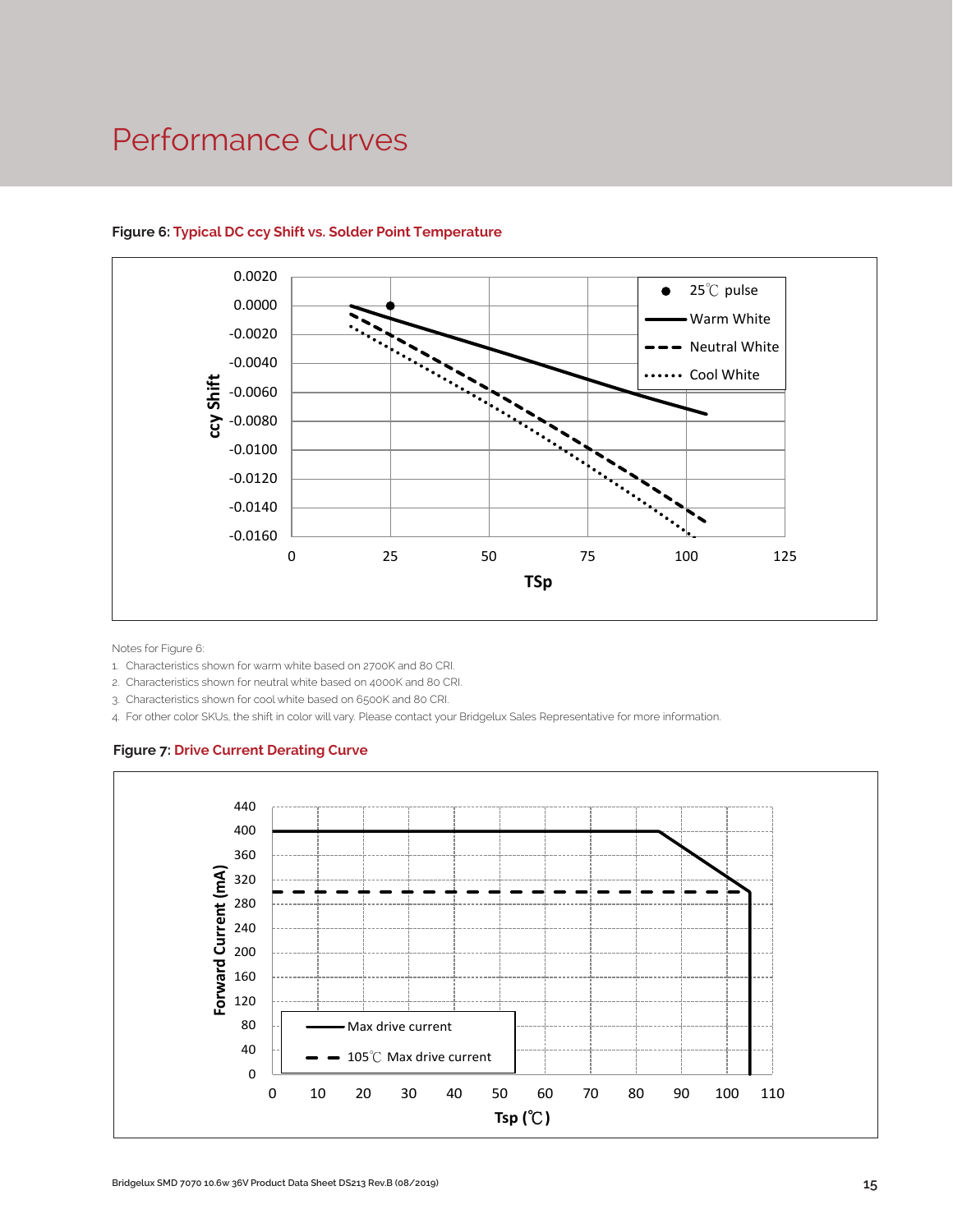## Typical Radiation Pattern



#### Figure 8: Typical Spatial Radiation Pattern at 300mA, T<sub>sp</sub>=25°C

Notes for Figure 8:

1. Typical viewing angle is 116°.

2. The viewing angle is defined as the off axis angle from the centerline where luminous intensity (Iv) is ½ of the peak value.

#### Figure 9: Typical Polar Radiation Pattern at 300mA, T<sub>sp</sub>=25°C

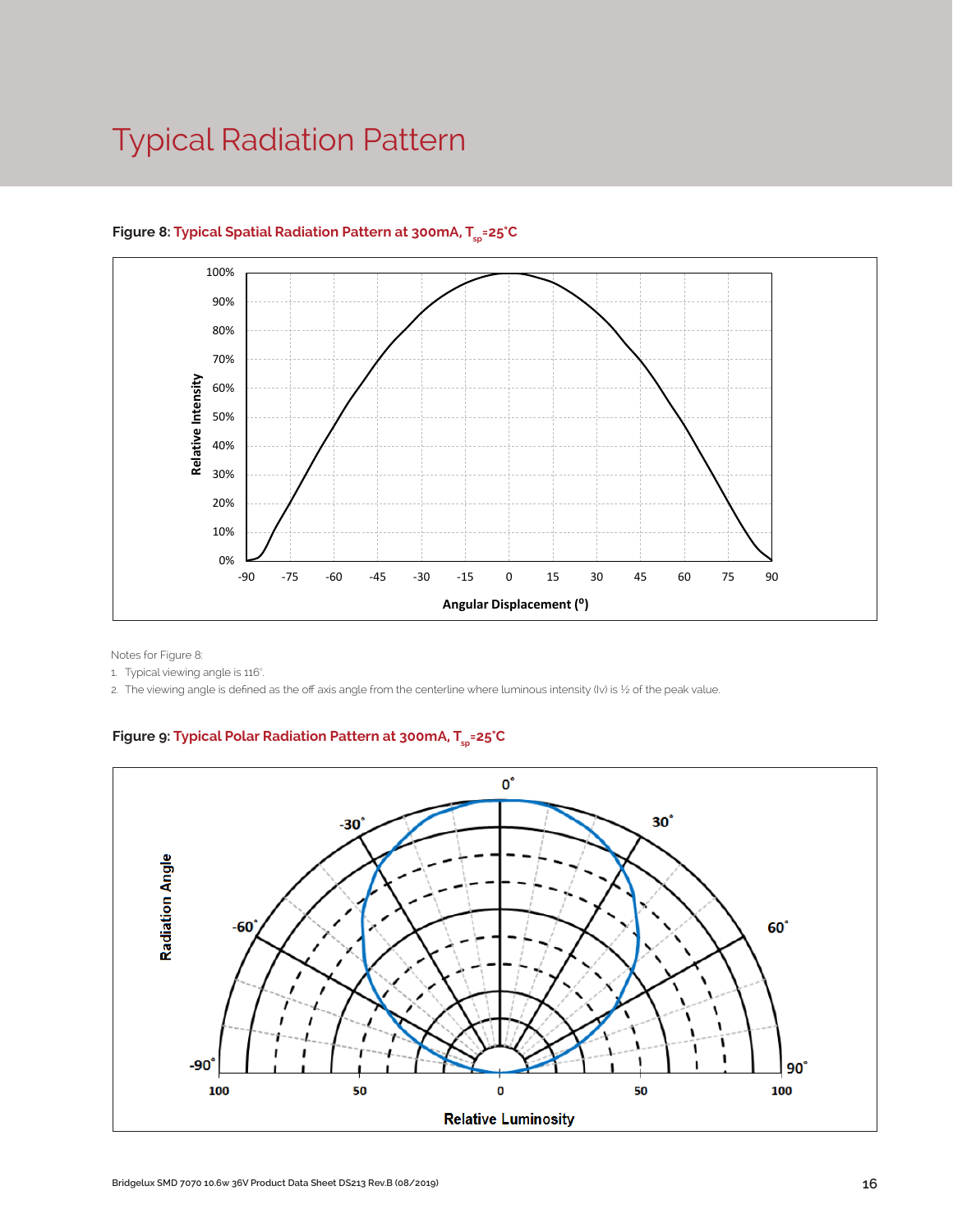# Typical Color Spectrum

#### **Figure 10: Typical Color Spectrum**



Note for Figure 10:

1. Color spectra measured at nominal current for  $T_{sp}$  = 25°C for 80 CRI products.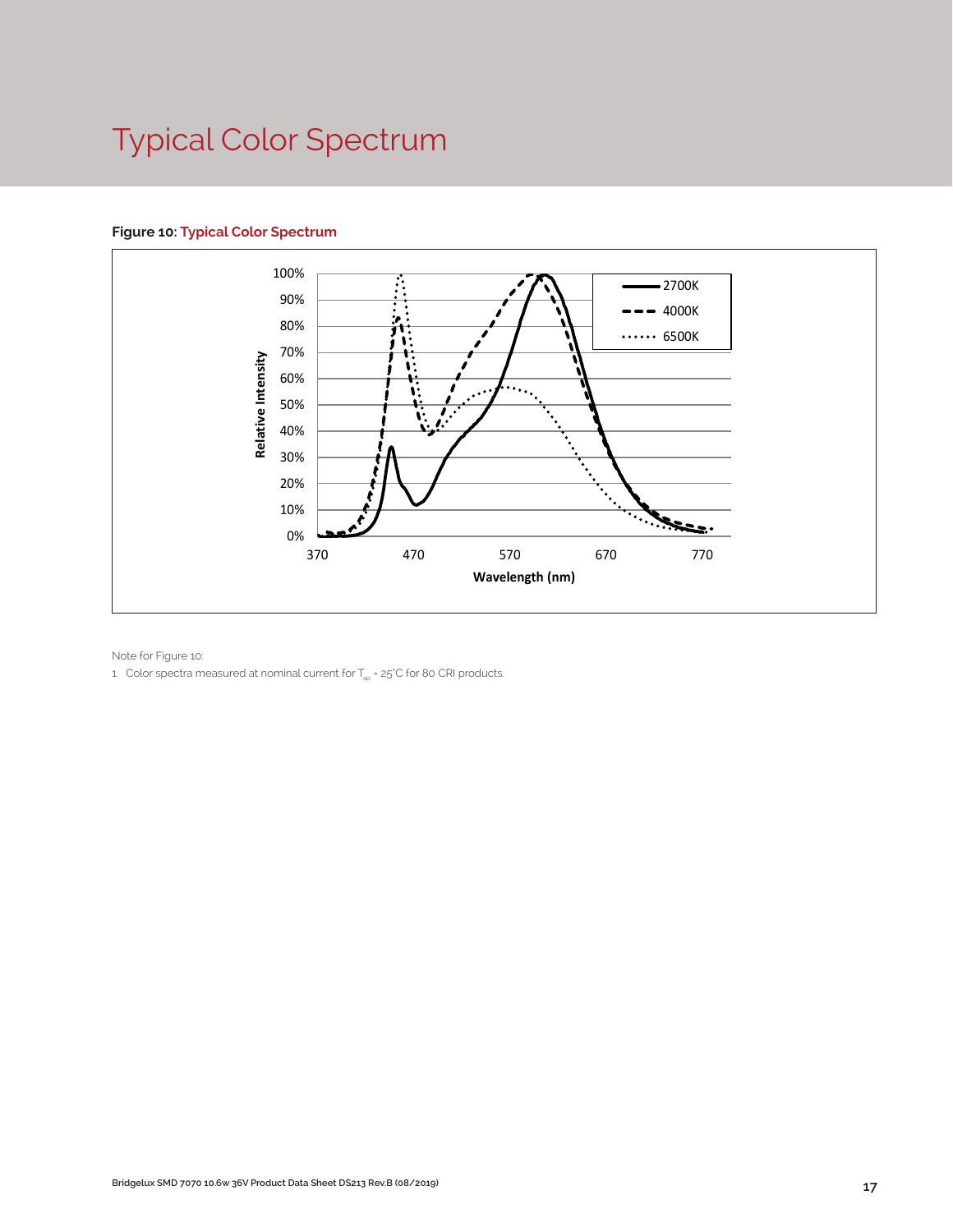## Mechanical Dimensions

#### **Figure 11: Drawing for SMD 7070**



Notes for Figure 11:

- 1. Drawings are not to scale.
- 2. Drawing dimensions are in millimeters.
- 3. Unless otherwise specified, tolerances are ± 0.10mm.



#### **Recommended PCB Soldering Pad Pattern**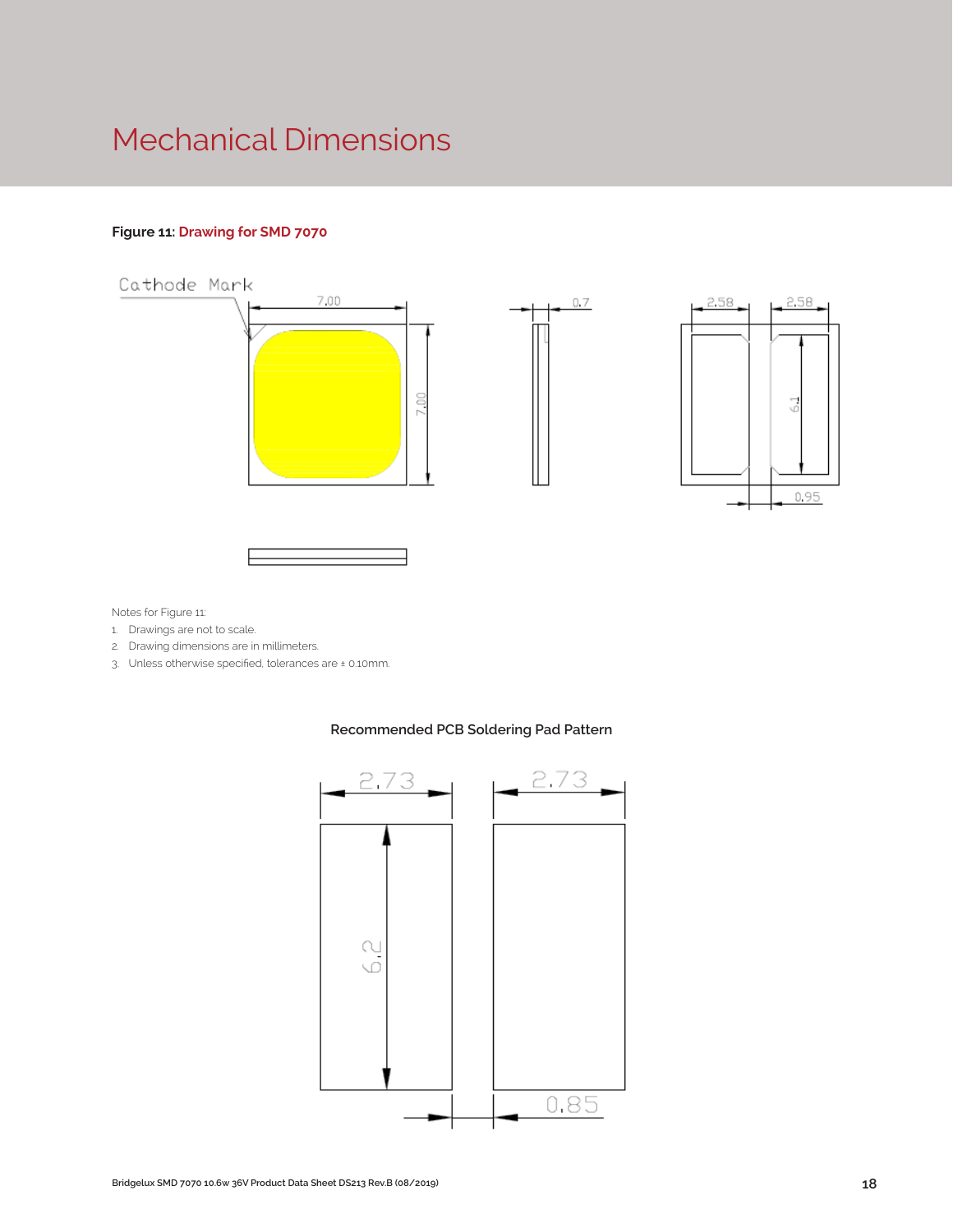# Reliability

#### **Table 9:** Reliability Test Items and Conditions

| No.            | <b>Items</b>                        | Reference<br><b>Standard</b> | <b>Test Conditions</b>                                                                                 | <b>Drive</b><br><b>Current</b> | <b>Test Duration</b> | <b>Units</b><br><b>Failed/Tested</b> |
|----------------|-------------------------------------|------------------------------|--------------------------------------------------------------------------------------------------------|--------------------------------|----------------------|--------------------------------------|
| $\mathbf{1}$   | Moisture/Reflow Sensitivity         | J-STD-020E                   | $T_{\text{cld}}$ = 260°C, 10sec,<br>Precondition: 60°C, 60%RH, 168hr                                   |                                | 3 reflows            | 0/22                                 |
| $\overline{c}$ | Low Temperature Storage             | JESD22-A119                  | $T_a = -40^{\circ}C$                                                                                   | $\overline{\phantom{a}}$       | 1000 hours           | 0/22                                 |
| 3              | High Temperature Storage            | JESD22-A103D                 | $T_a = 105^{\circ}C$                                                                                   | $\overline{a}$                 | 1000 hours           | 0/22                                 |
| $\overline{4}$ | Low Temperature Operating Life      | JESD22-A108D                 | $T_s = -40^{\circ}C$                                                                                   | 300mA                          | 1000 hours           | 0/22                                 |
| 5              | Temperature Humidity Operating Life | JESD22-A101C                 | $T_{SD} = 85^{\circ}$ C, RH=85%                                                                        | 300mA                          | 1000 hours           | 0/22                                 |
| 6              | High Temperature Operating Life     | JESD22-A108D                 | $T_{\rm SD}$ =105 $\degree$ C                                                                          | 300 <sub>m</sub> A             | 1000 hours           | 0/22                                 |
| 7              | Power switching                     | IEC62717:2014                | $T_{\rm SD}$ = 105 $\degree$ C<br>30 sec on, 30 sec off                                                | 300mA                          | 30000 cycles         | 0/22                                 |
| 8              | Thermal Shock                       | JESD22-A106B                 | $T_s = -40^{\circ}C \sim 100^{\circ}C$ ;<br>Dwell: 15min; Transfer: 10sec                              |                                | 200 cycles           | 0/22                                 |
| 9              | Temperature Cycle                   | JESD22-A104E                 | $T_a = -40^{\circ}C - 100^{\circ}C$ ;<br>Dwell at extreme temperature: 15min;<br>Ramp rate < 105°C/min |                                | 200 cycles           | 0/22                                 |
| 10             | Electrostatic Discharge             | JS-001-2012                  | HBM, 2KV, 1.5kΩ, 100pF,<br>Alternately positive or negative                                            |                                |                      | 0/22                                 |

#### Passing Criteria

| <b>Item</b>                     | <b>Symbol</b> | <b>Test Condition</b> | <b>Passing Criteria</b> |
|---------------------------------|---------------|-----------------------|-------------------------|
| Forward Voltage                 |               | 300mA                 | ΔVf<10%                 |
| Luminous Flux                   | ۲v            | 300mA                 | ΔFν<30%                 |
| <b>Chromaticity Coordinates</b> | (x, y)        | 300mA                 | Δu'v'<0.007             |

Notes for Table 9:

1. Measurements are performed after allowing the LEDs to return to room temperature

2.  $\mathsf{T}_{\mathsf{std}}$  : reflow soldering temperature;  $\mathsf{T}_{\mathsf{a}}$  : ambient temperature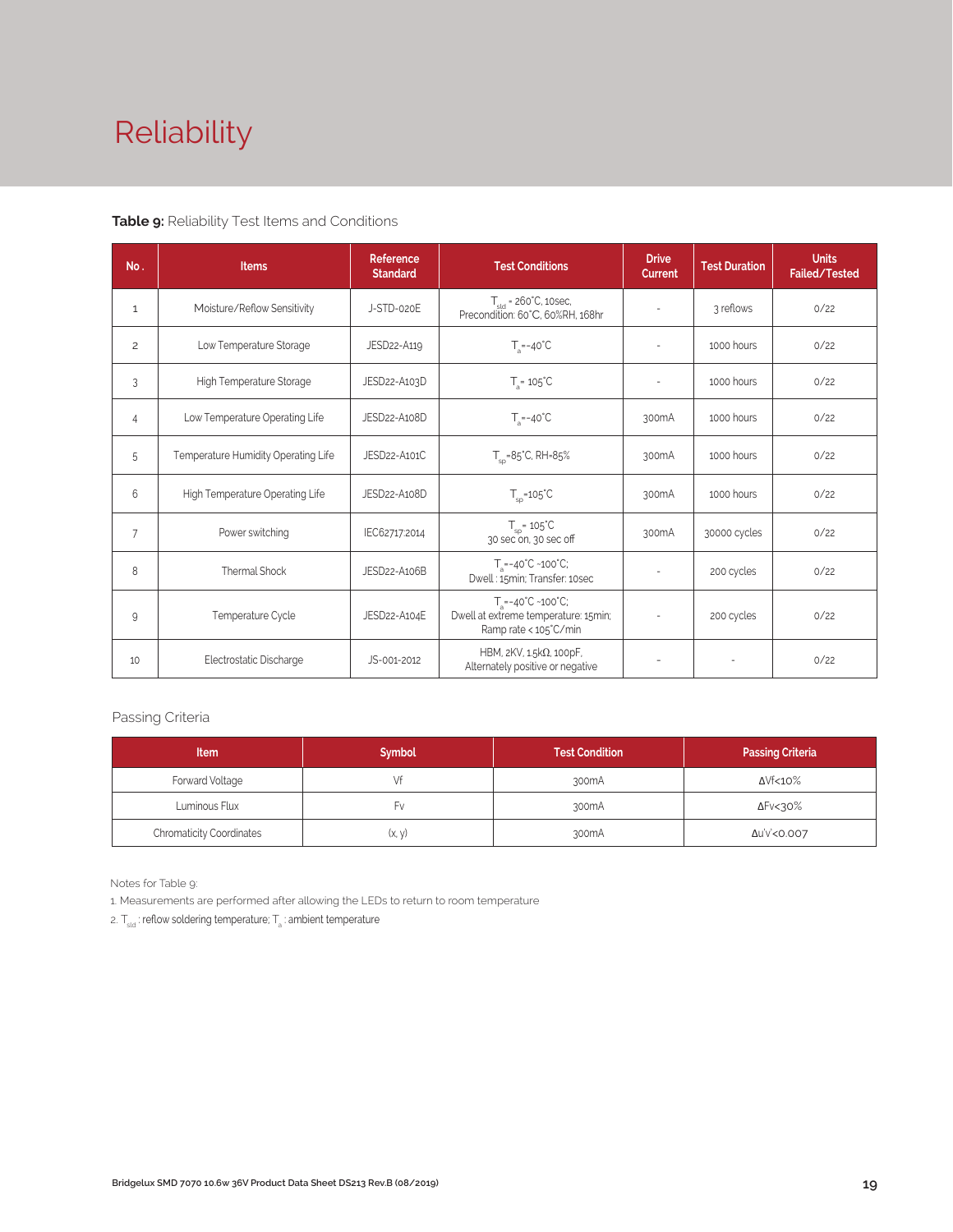# Reflowing Characteristics

#### **Figure 12 : Reflow Profile**



| <b>Profile Feature</b>     | <b>Lead Free Assembly</b>     |  |
|----------------------------|-------------------------------|--|
| Preheat: Temperature Range | $180^{\circ}C - 200^{\circ}C$ |  |
| Preheat: Time (Maximum)    | 120 seconds                   |  |
| Peak Temperature           | $260^{\circ}$ C               |  |
| Soldering Time (Maximum)   | 10 seconds                    |  |
| Allowable Reflow Cycles    | $\overline{c}$                |  |

#### **Figure 13 : Pick and Place**



Note for Figure 13:

1. When using a pick and place machine, choose a nozzle that has a larger diameter than the LED's emitting surface. Using a Pick-and-Place nozzle with a smaller diameter than the size of the LEDs emitting surface will cause damage and may also cause the LED to not illuminate.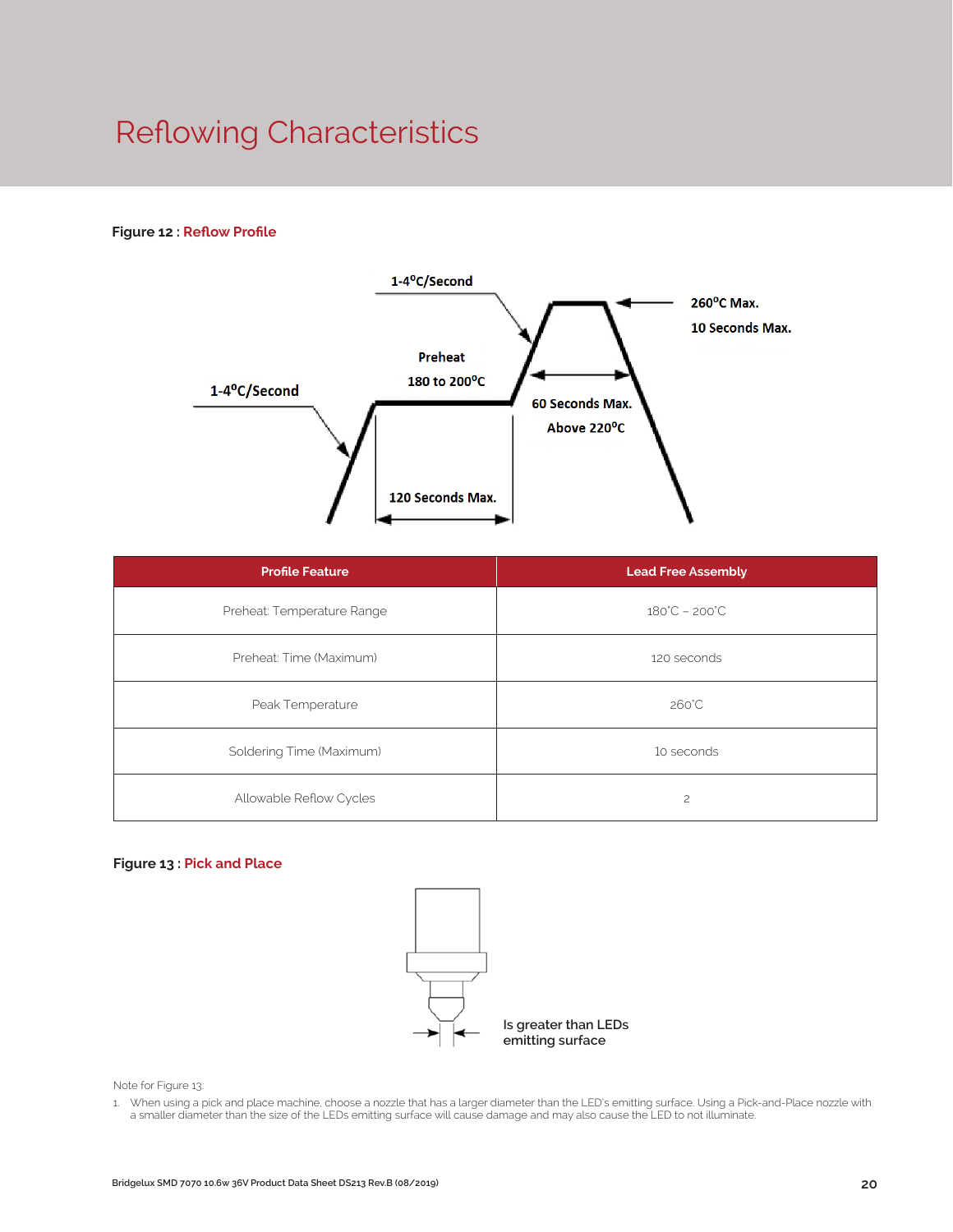## Packaging

#### **Figure 14: Emitter Reel Drawings**



Note for Figure 14:

1. Drawings are not to scale. Drawing dimensions are in millimeters.

#### **Figure 15: Emitter Tape Drawings**



End

Start



Note for Figure 15:

1. Drawings are not to scale. Drawing dimensions are in millimeters.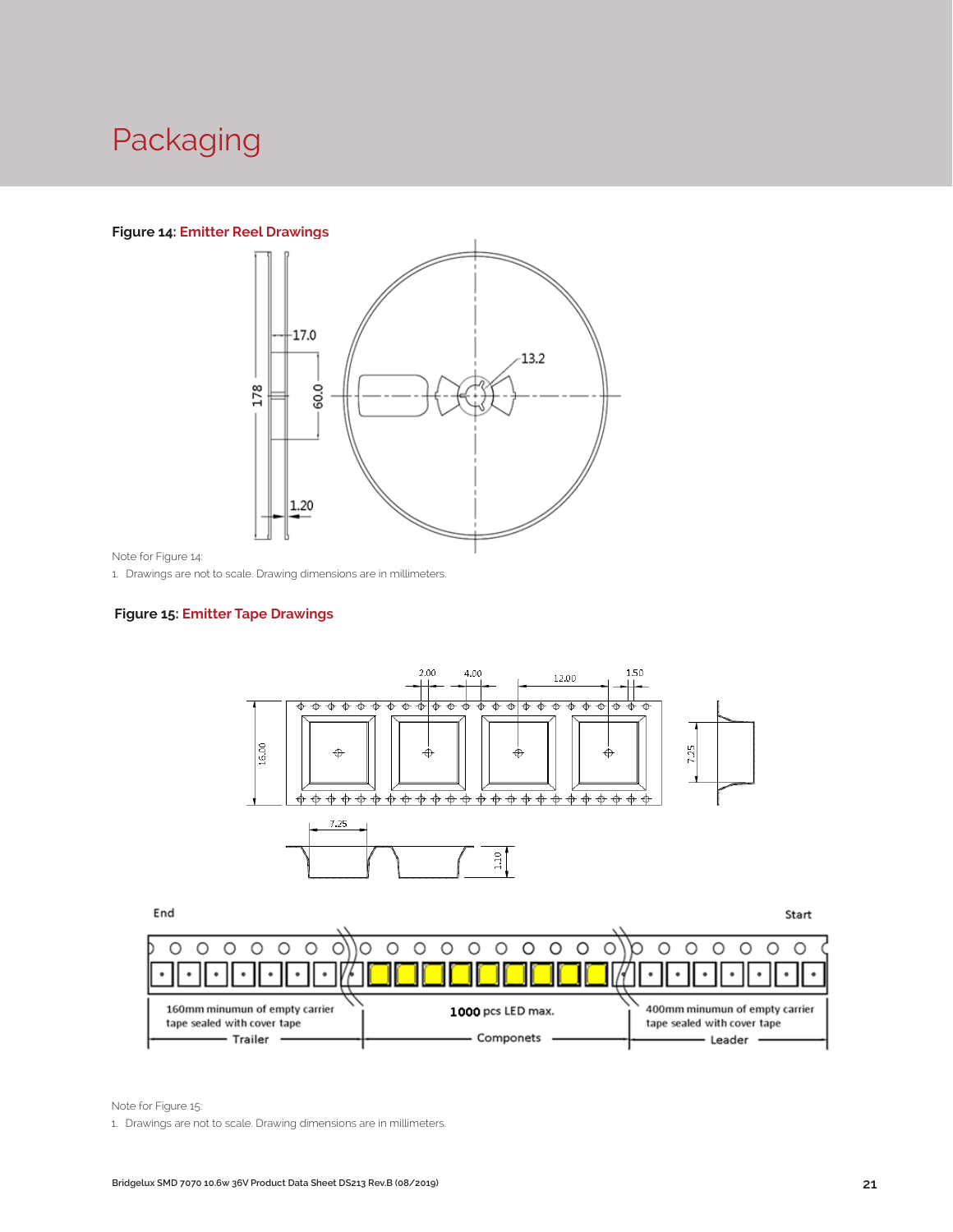

#### **Figure 16: Emitter Reel Packaging Drawings**



Note for Figure 16: 1. Drawings are not to scale.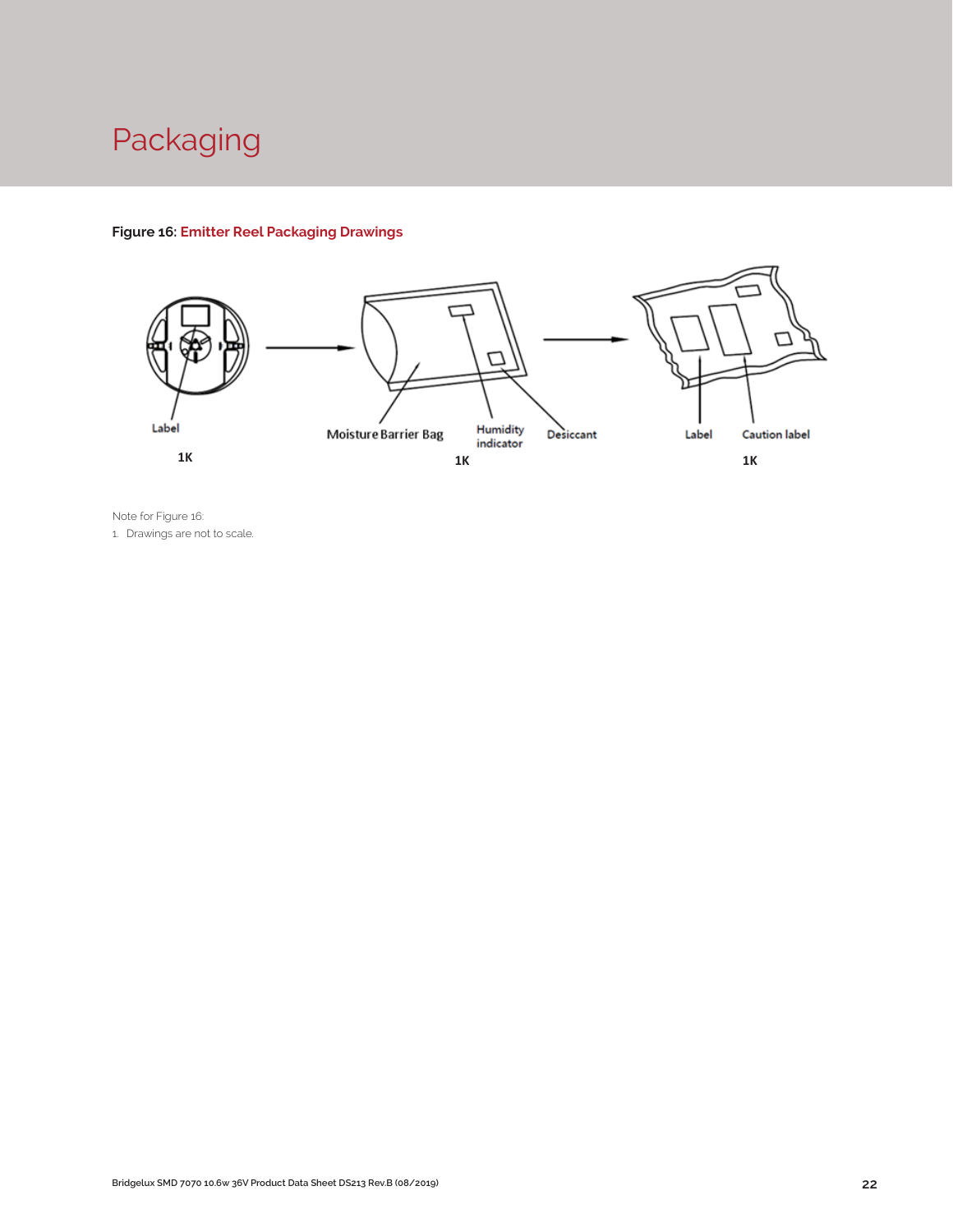# Design Resources

Please contact your Bridgelux sales representative for assistance.

## **Precautions**

#### **CAUTION: CHEMICAL EXPOSURE HAZARD**

Exposure to some chemicals commonly used in luminaire manufacturing and assembly can cause damage to the LED emitter. Please consult Bridgelux Application Note AN51 for additional information.

#### **CAUTION: EYE SAFETY**

Eye safety classification for the use of Bridgelux SMD LED emitter is in accordance with IEC specification EN62471: Photobiological Safety of Lamps and Lamp Systems. SMD LED emitters are classified as Risk Group 1 when operated at or below the maximum drive current. Please use appropriate precautions. It is important that employees working with LEDs are trained to use them safely.

#### **CAUTION: RISK OF BURN**

Do not touch the SMD LED emitter during operation. Allow the emitter to cool for a sufficient period of time before handling. The SMD LED emitter may reach elevated temperatures such that could burn skin when touched.

### **CAUTION**

#### **CONTACT WITH LIGHT EMITTING SURFACE (LES)**

Avoid any contact with the LES. Do not touch the LES of the emitter or apply stress to the LES (yellow phosphor resin area). Contact may cause damage to the emitter

Optics and reflectors must not be mounted in contact with the LES (yellow phosphor resin area).

## Disclaimers

#### **MINOR PRODUCT CHANGE POLICY**

The rigorous qualification testing on products offered by Bridgelux provides performance assurance. Slight cosmetic changes that do not affect form, fit, or function may occur as Bridgelux continues product optimization.

#### **STANDARD TEST CONDITIONS**

Unless otherwise stated, LED emitter testing is performed at the nominal drive current.